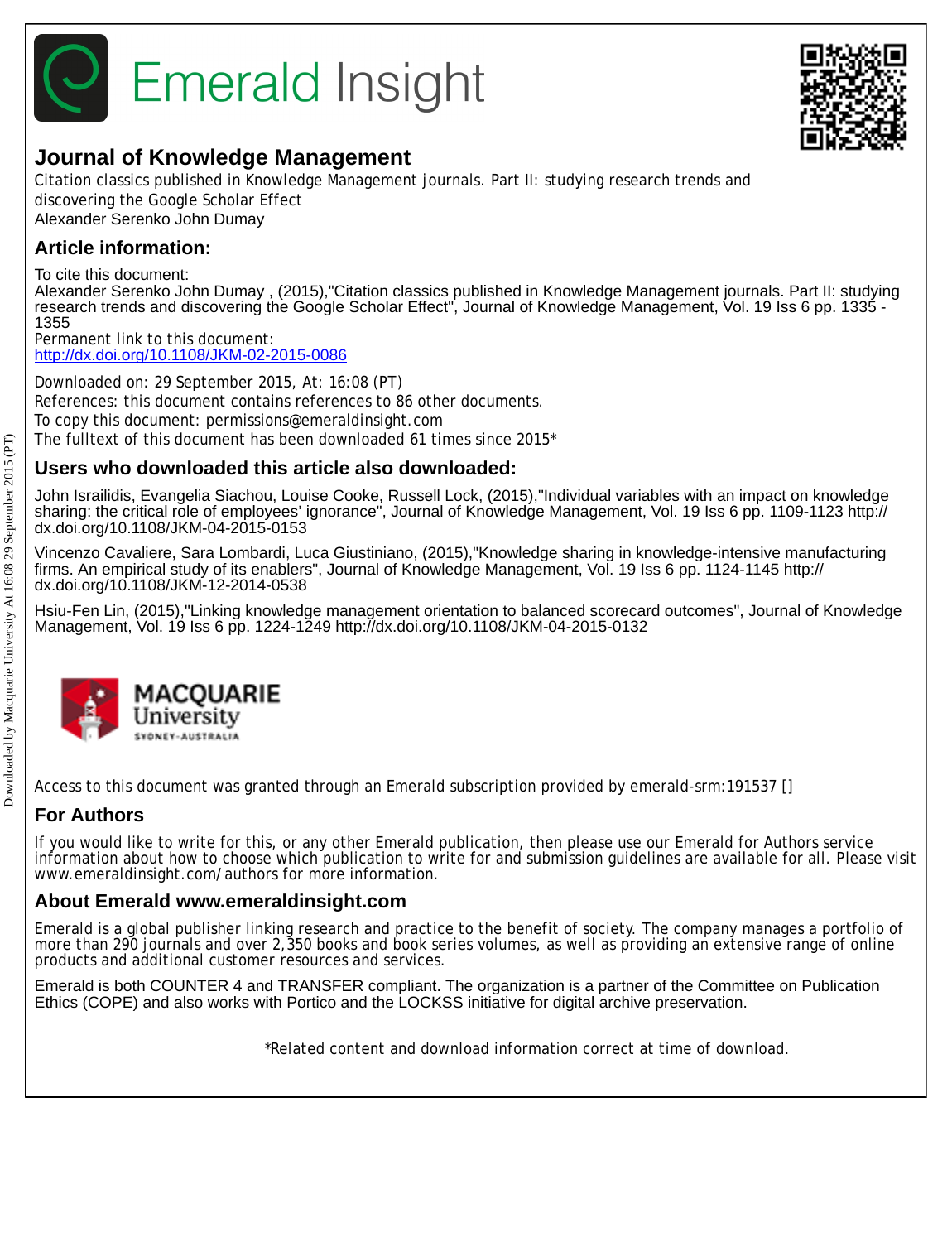# Citation classics published in *Knowledge Management* journals. Part II: studying research trends and discovering the Google Scholar Effect

# Alexander Serenko and John Dumay



Alexander Serenko is Associate Professor at the Faculty of Business Administration, Lakehead University, Thunder Bay, Canada. John Dumay is based at the Department of Accounting, Macquarie University, Sydney, Australia.

Received 20 February 2015 Revised 2 June 2015 Accepted 8 June 2015

As KM research is "embryonic", it is essential to understand KM research trends. Those articles considered KM citation classics – defined as works within a discipline that have

#### **Abstract**

**Purpose** – *The purpose of this study was to discover growing, stable and declining knowledge management (KM) research trends.*

**Design/methodology/approach** – *Citations to 100 KM citation classics as identified by Serenko and Dumay (2015) were collected and analyzed for growing, stable and declining research trends.*

**Findings** – *This research has two findings that were not theoretically expected. First, a majority of KM citation classics exhibit a bimodal citation distribution peak. Second, there are a growing number of citations for all research topics. These unexpected findings warranted further theoretical elaboration and empirical investigation. The analysis of erroneous citations and a five-year citation trend (2009 – 2013) reveals that the continuously growing volume of citations may result from what the authors call the Google Scholar Effect.*

**Research limitations/implications** – *The results from this study open up two significant research opportunities. First, more research is needed to understand the impact Google Scholar is having on domains beyond KM. Second, more comprehensive research on the impact of erroneous citations is required because these have the most potential for damaging academic discourse and reputation.*

**Practical implications** – *Researchers need to be aware of how technology is changing their profession and their citation behavior because of the pressure from the contemporary "publish or perish" environment, which prevents research from being state-of-the-art. Similarly, KM reviewers and editors need to be more aware of the pressure and prevalence of mis-citations and take action to raise awareness and to prevent mis-citations.*

**Originality/value** – *This study is important from a scientometric research perspective as part of a growing research field using Google Scholar to measure the impact and power it has in influencing what gets cited and by whom.*

**Keywords** *Research, Sciences, Knowledge management* **Paper type** *Research paper*

## **Introduction**

This study's purpose is to extend [Serenko and Dumay's \(2015\)](#page-20-0) research into Knowledge Management (KM) citation classics. In their previous study, [Serenko and Dumay \(2015,](#page-20-0) p. 401) identify the 100 most cited KM articles "to analyze the key attributes and characteristics of the selected articles to understand the development of the KM discipline". They conclude that "the KM discipline is at the pre-science stage because of the influence of normative studies espousing KM practice" and that "KM is progressing toward normal science and academic maturity". Thus, [Serenko and Dumay \(2015\)](#page-20-0) argue that KM research is heading toward a "normal science,", but it is still in an "embryonic" stage.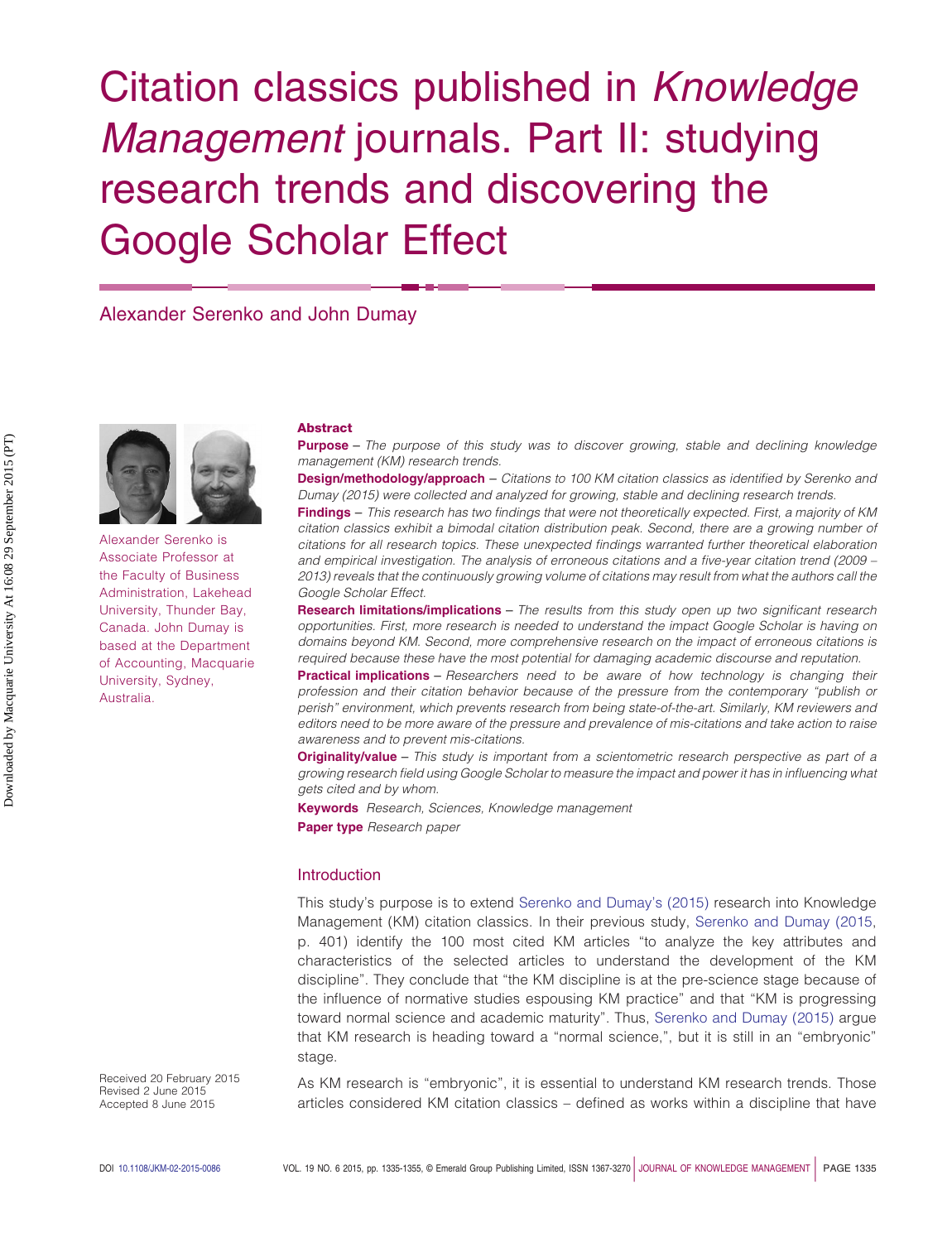high citation counts – inform active scholars by identifying growing, stable and declining research trends. Understanding the trends then informs the direction of KM research toward developing new KM knowledge; otherwise, KM research could stagnate and have declining or little impact [\(Dumay, 2014a\)](#page-18-0). To recognize the trends, an understanding of how citation classics gather citations is useful, if not essential. This knowledge can help hatch KM from its "embryonic" stage.

[Serenko and Dumay \(2015\)](#page-20-0) also outline how new KM research needs to be critical and performative. As with intellectual capital (IC) research [\(Guthrie](#page-18-1) *et al.*, 2012; [Serenko and](#page-20-1) [Bontis, 2013c\)](#page-20-1), the KM literature needs more empirical studies of KM in action because normative rather than empirical ideas and concepts currently dominate KM research. This is dangerous for KM research – if it does not become more scientific, KM might become "merely one more set of very interesting ideas that is continually elusive to grasp and use" [\(Chatzkel, 2004,](#page-18-2) p. 337). Therefore, the examination of how the normative research agendas dominating KM are developing informs KM researchers and creates opportunities for empirical scientific research to test the normative arguments. Similarly, identifying which empirical research agendas are having the greatest impact and which are declining helps researchers discover impactful future research opportunities.

The KM field is truly multidisciplinary [\(Heisig, 2015\)](#page-19-0). To create a body of knowledge, KM scholars reference various disciplines, such as management information systems, strategy, human resources, organizational behavior, marketing, library and information science, and sociology [\(Holsapple and Wu, 2008;](#page-19-1) [Serenko and Bontis, 2013b\)](#page-20-2). Referencing other disciplines adds diversity to KM research resulting in an epistemological research continuum spreading between two extreme points being hard-centric and soft-centric. Hard-centric research has a technocratic, IT, computer science, and engineering focus, which considers knowledge an object. In contrast, soft-centric research focuses on people, HR, and behavioral issues, and it considers knowledge a process [\(Bjørnson and Dingsøyr,](#page-17-0) [2008;](#page-17-0) [Griffiths and Morse, 2009;](#page-18-3) Nie *et al.*[, 2009;](#page-19-2) [Dwivedi](#page-18-4) *et al.*, 2011; [Lee and Chen, 2012\)](#page-19-3). It is critical to know whether one of these KM platforms dominates the KM research arena.

In addition to mainstream KM research areas, the learning organization sub-domain investigates key research issues pertaining to KM foundations, trends, applications, consequences, systemic and holistic views, outcomes, unique characteristics, and paradigm shifts [\(Eijkman, 2011;](#page-18-5) Song *et al.*[, 2014\)](#page-20-3). In knowledge-based development research, most studies focus on urban planning and development, geography, information technologies, and innovation policy [\(Ergazakis and Metaxiotis, 2011;](#page-18-6) [Ergazakis](#page-18-7) *et al.*, [2013\)](#page-18-7). It is, however, unknown which of these are growing, stable and declining research trends.

A few prior studies concentrate on historical changes in KM research. [Wei and Nakamori](#page-21-0) [\(2010\)](#page-21-0) identify growing, stableand declining subject areas of KM research. [Lee and Chen](#page-19-3) [\(2012\)](#page-19-3) report that research themes pertaining to knowledge engineering and organizational memory have gradually gained popularity, whereas knowledge creation and knowledge ontologies have lost their momentum. [Landrum](#page-19-4) *et al.* (2010) find that KM researchers heavily cite a few seminal works published over 15 years ago and rarely cite recent articles. [Zhong and Song \(2008\)](#page-21-1) conclude that past research mainly concentrated on information technology, knowledge workers, managing knowledge, and organizational learning and recommend that future scholars focus on competitive advantage, absorptive capacity and dynamic capabilities of the firm.

On the one hand, the findings of the previous studies have merit; on the other hand, they do not report detailed longitudinal changes in KM research trends by topics. Most importantly, they do not take into consideration the significance of KM citation classics, which, as this study assumes, represent the core of the academic body of knowledge. Thus, researchers know little about which KM research topics are growing, stable and declining. Therefore, the present study proposes the following research question: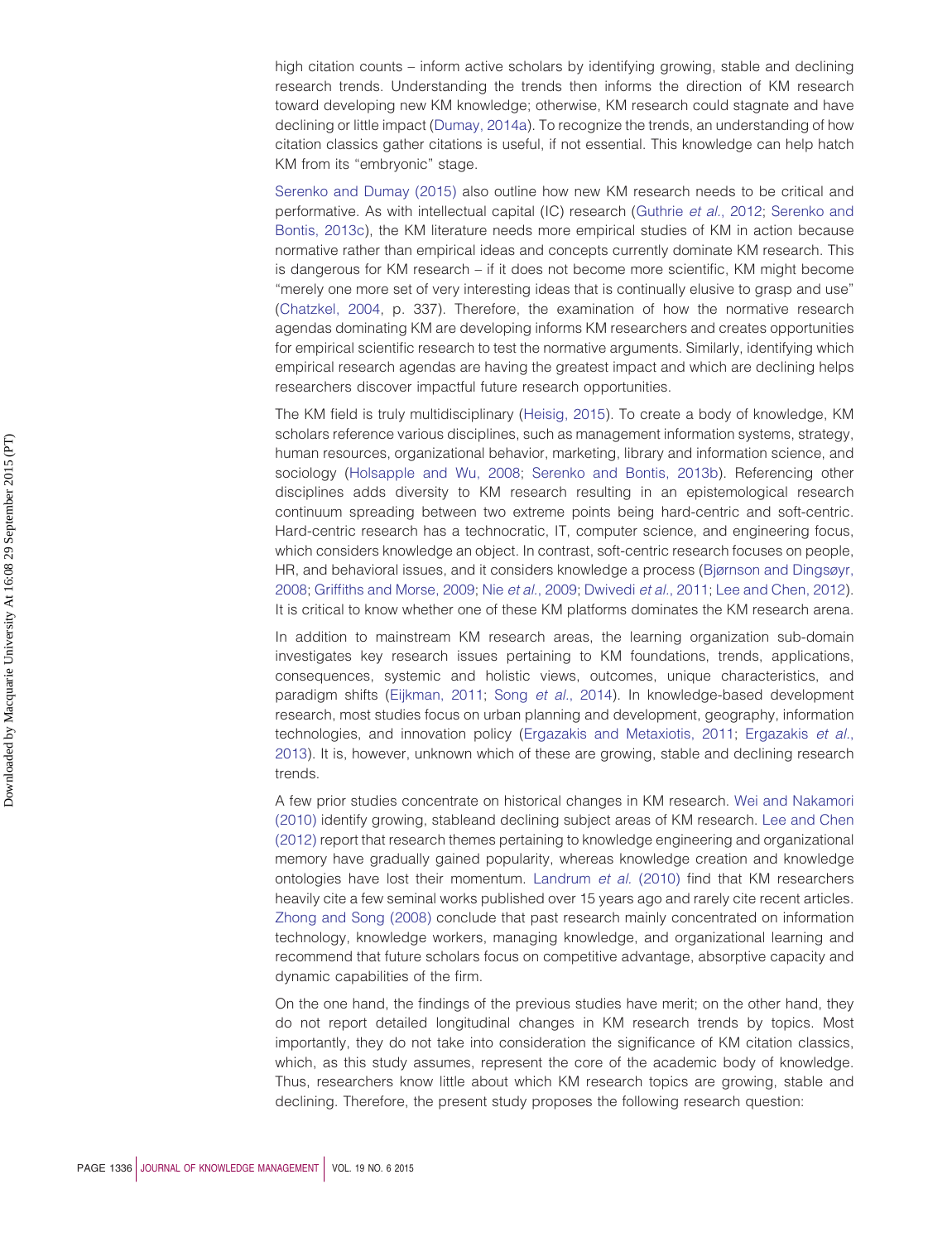*RQ1*. What are the growing, stable and declining research trends as evidenced by KM citation classics?

# Theoretical background

Since the seventeenth century, scholarly journals have performed five critical functions within academia and beyond (Greco *et al.*[, 2006;](#page-18-8) [de Vaujany](#page-18-9) *et al*., 2011; [Davis, 2014\)](#page-18-10). First, they certify knowledge by validating ideas through a rigorous peer-review process, convene an audience by bringing together like-minded readers, and ensure that publications are worth reading. Second, they disseminate academic findings among academics, students, practitioners and policymakers. Third, academic journals allow authors to get credit for making their intellectual property public. Fourth, they signify the existence of an academic discipline and define its identity. Fifth, highly influential, widely read and frequently cited articles identify popular research areas, establish research directions and determine the future development of entire academic domains. Particularly, scholarly journals often create small clusters of well-cited articles containing ideas that advance academic thought. Therefore, highly cited academic articles offer insights into topics that interest researchers and scholars and are useful for developing future research that builds upon their findings.

Most academic articles published in credible academic journals contain new discoveries or present normative viewpoints on how research, practice and policy might change for the better [\(Serenko and Dumay, 2015\)](#page-20-0). Some articles receive wide recognition, attract attention from follow-up researchers who use or extend the research, and become frequently cited. These articles enable ideas, findings, research methods and social interests to converge as new research fronts, which are collections of relatively recently cited articles [\(Price,](#page-20-4) [1965\)](#page-20-4). Citation classics, defined as works within a discipline that have high citation counts [\(Garfield, 1977,](#page-18-11) [1989\)](#page-18-12), also represent research fronts, especially for new and niche disciplines such as KM. Several researchers argue that direct citation count of academic articles is a valid approach to discovering active research fronts in all fields [\(Shibata](#page-20-5) *et al.*, [2009;](#page-20-5) Liu *et al.*[, 2013\)](#page-19-5).

Research fronts develop in two possible directions [\(Small, 2003;](#page-20-6) [Upham and Small, 2010\)](#page-20-7). First, if a research front grows and gains popularity, it transforms into an independent school of thought or a niche discipline. Second, if a research front gains high visibility and impact, it may diffuse or be absorbed within its own discipline. Scientific communities and research topics are often interwoven, connected, and co-evolving (Yan *et al.*[, 2012\)](#page-21-2). As a result, research fronts occasionally become interdisciplinary, bringing together scholars with diverse backgrounds, and create an interconnected web of dedicated scholars who approach the phenomena from different perspectives [\(Small, 1999\)](#page-20-8). Overall, this provides evidence that research fronts make an impact on their disciplines and advance science.

Scholars recognize that research fronts exhibit several life-cycles, and that they may use the diachronous method to analyze them [\(Stinson and Lancaster, 1987;](#page-20-9) [Cano and Lind,](#page-17-1) [1991;](#page-17-1) [Levitt and Thelwall, 2008,](#page-19-6) [2009\)](#page-19-7). When using the diachronous method, researchers take a fixed sample of scholarly literature and study citation frequency and distribution over time [\(Glänzel, 2004;](#page-18-13) [Ohba and Nakao, 2012;](#page-19-8) [Bouabid and Larivière, 2013\)](#page-17-2). [Kurtz](#page-19-9) *et al.* [\(2005\)](#page-19-9) argue that citations are a valid proxy of impact because the number of citations a scholarly work receives closely relates to the number of times scholars read the article. Therefore, studying citations gives researchers an insight into how scholars use research topics and how their life cycles develop or change over time.

However, researchers often lose interest in particular topics and start citing corresponding articles less often. As a result, research fronts stop growing, decline and eventually disappear. The main reason for researching life cycles of citation classics is to understand potential scientific obsolescence (also referred to as durability, longevity, or aging of literature). Obsolescence results in the decline in an academic article's validity, relevance, and use over time, measured using a longitudinal frequency distribution of citations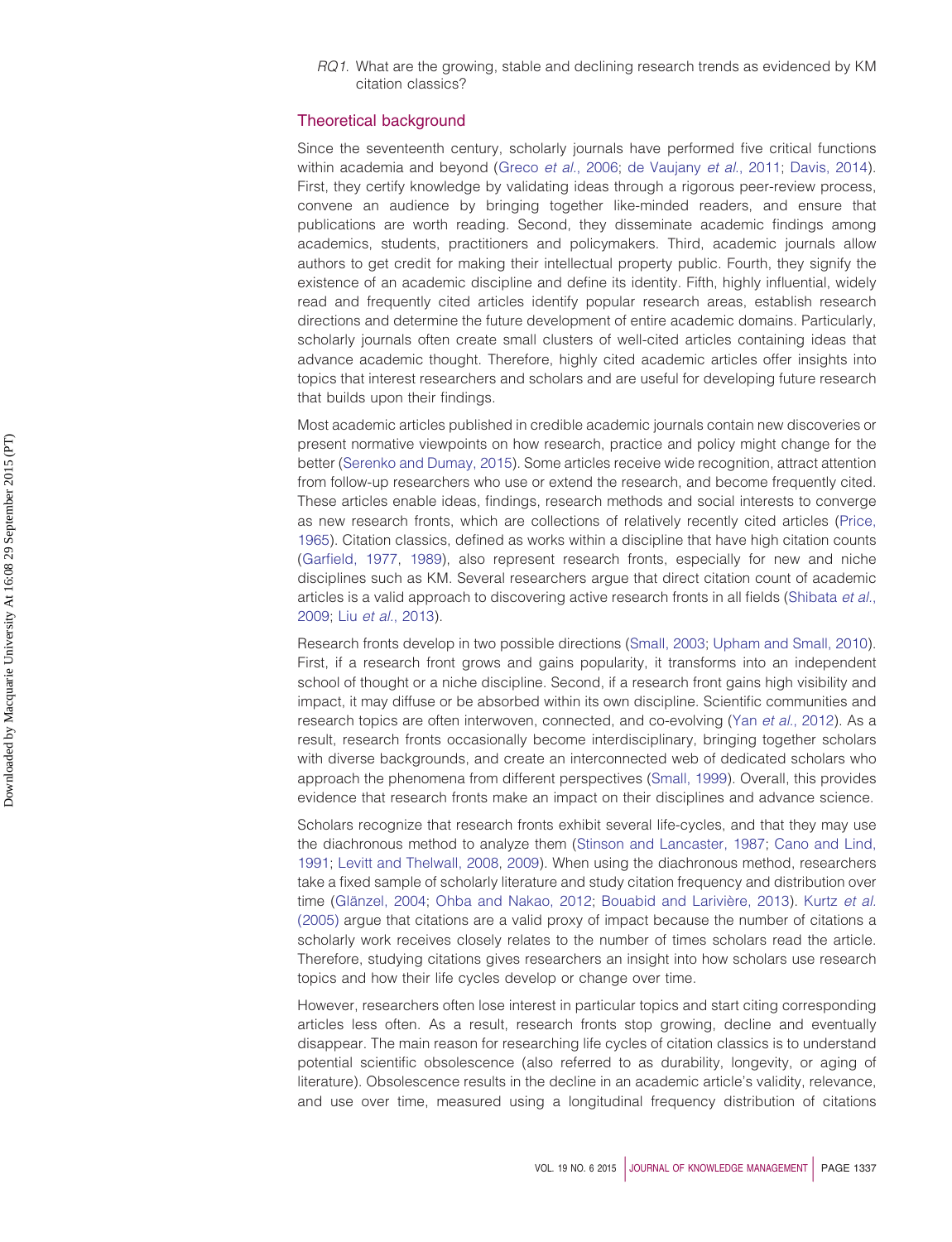[\(Line and Sandison, 1974;](#page-19-10) [Egghe, 1992,](#page-18-14) [2010\)](#page-18-15). To understand the obsolescence, researchers use analytical concepts and tools, such as the citation half-life, utility factor, Rasch model and annual aging factor [\(Burton and Kebler, 1960;](#page-17-3) [Brookes, 1970;](#page-17-4) [Alvarez](#page-17-5) *et al.*[, 2000;](#page-17-5) [Száva-Kováts, 2002\)](#page-20-10). Whereas some topics may become obsolete, others may be stable or even growing. In terms of the KM discipline, it is important for discipline stakeholders to be aware of topics representing growing, stable and declining research trends so that they can understand how knowledge is evolving (or not) in the KM field. Understanding how KM knowledge is developing is especially important because it guides researchers toward research gaps and away from over-researched topics.

#### **Methodology**

[Serenko and Dumay \(2015\)](#page-20-0) set the boundary for KM citation classics at 100 articles selected from KM-centric academic journals using Google Scholar citation counts. As a result, their sample consists of articles having 145 or more citations as of January 3, 2014. These citation classics were selected from 25 KM-centric journals ranked by [Serenko and](#page-20-11) [Bontis \(2013a\).](#page-20-11) To answer the research question, the same articles and research framework are used in this study, based on examining attributes of citation classics (see [Table I](#page-4-0) in [Serenko and Dumay \(2015\)\)](#page-20-0), and the diachronous citation analysis method.

Analysis of citation life cycles of the seminal journal articles is considered a valid approach in scientometrics [\(Calabretta](#page-17-6) *et al.*, 2011; [Ho, 2014\)](#page-19-11). In this study, it is argued that KM citation classics constitute the core of the KM body of knowledge and represent the topics of great interest of the KM research community. It is for this reason, these articles received a large number of citations and were included in the list of citation classics. Thus, a longitudinal analysis of the distribution of citations to these seminal works should reveal the growing, stable and declining research trends in KM research.

The below-described procedure was followed. First, for each citation classic article, the number of citations each year was calculated based on Google Scholar. As a result, a data set was created that contained data on how many times each citation classic was cited in each year including the year of its publication. For example, if a citation classic was published in 1999, the number of citations to this work in the years 1999, 2000, 2001 [. . .] 2012 and 2013 was calculated.

Second, for each article, the raw number of citations per year was converted to percentage, and the total percentage of citations for each article was set at 100 per cent. Third, citation classics were aggregated per topic (knowledge as a process, managing/competitive advantage, organizational culture, information technology, communities of practice, knowledge innovation, KM strategy, scientometrics and problem solving), which were identified in the [Serenko and Dumay \(2015\)](#page-20-0) study. Fourth, the average percentage of citations per topic per each year, from 1999 to 2013, was calculated, and corresponding graphs were constructed that visualized the distribution of citations over time for each topic.

<span id="page-4-0"></span>

| Table I Definitions of categories of appropriateness and accuracy of citations |                                                                                                                                                                                                                                                                                                                                                                                                            |
|--------------------------------------------------------------------------------|------------------------------------------------------------------------------------------------------------------------------------------------------------------------------------------------------------------------------------------------------------------------------------------------------------------------------------------------------------------------------------------------------------|
| Category                                                                       | Definition                                                                                                                                                                                                                                                                                                                                                                                                 |
| Clear support<br>Ambiguous support                                             | The cited article provides clear, explicit and unambiguous support of the statement in its text or data<br>The statement (either text or data) in the cited article has been interpreted one way, but could also be<br>interpreted in other (i.e. opposite) ways. The cited article presents several different interpretations of<br>the cited statement, but the citing source only considers one of them |
| Empty citation                                                                 | The cited statement was not a key focus of the cited article. The statement was only briefly mentioned<br>in the cited article, and it was only supported by citing other articles. It excludes review and meta-<br>analysis articles                                                                                                                                                                      |
| No support                                                                     | The cited article does not provide clear, explicit and unambiguous support of the statement in its text<br>or data, or it contradicts the statement                                                                                                                                                                                                                                                        |
| Source: Adapted from Todd et al. (2007 and 2010)                               |                                                                                                                                                                                                                                                                                                                                                                                                            |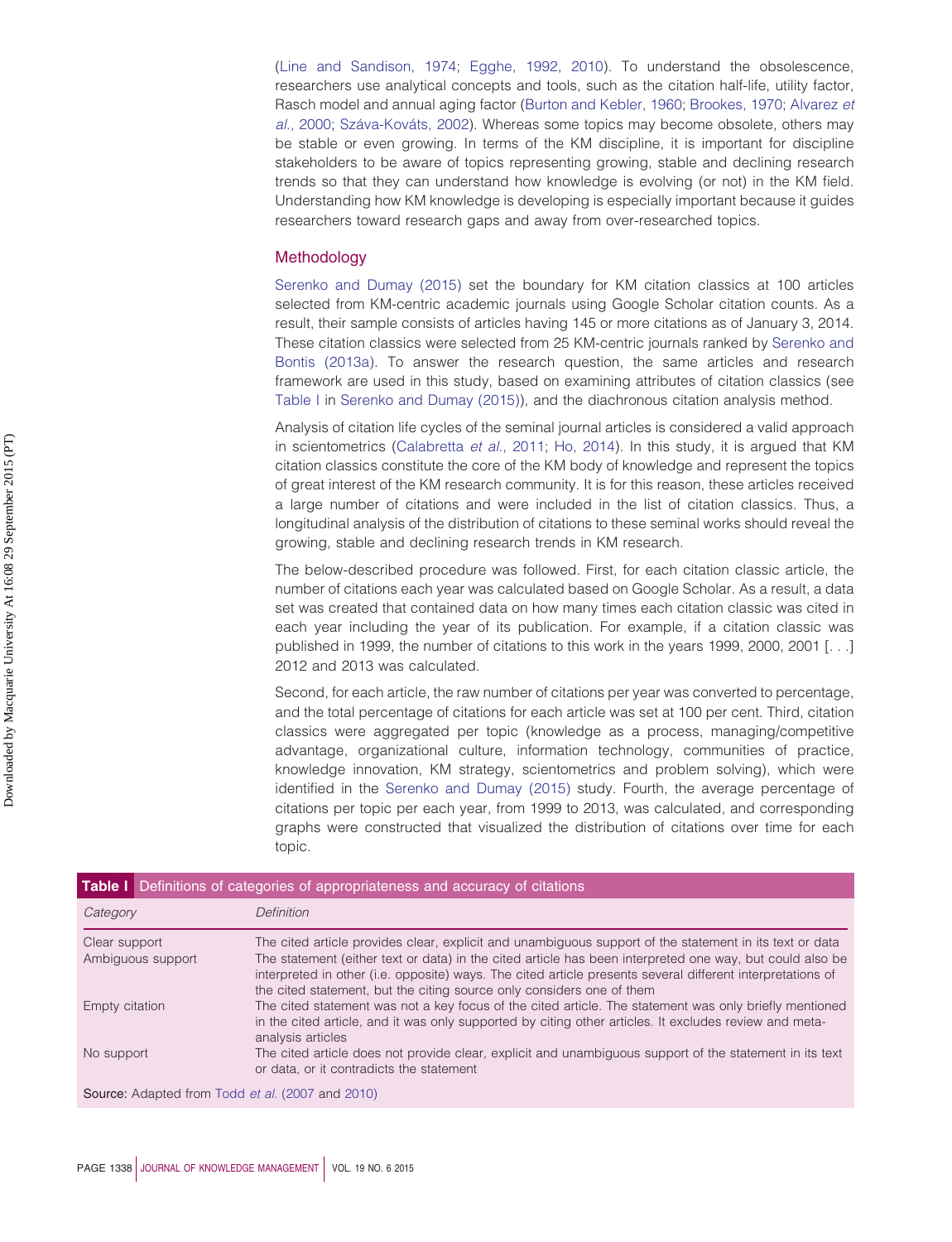Fifth, according to scientific information diffusion theory [\(Avramescu, 1979\)](#page-17-7) and the theory of residual citations [\(Bouabid, 2011;](#page-17-8) [Bouabid and Larivière, 2013\)](#page-17-2), a majority of high-quality works are quickly noticed by the scientific research community after their publication and immediately start attracting citations. The shorter the time gap between the year of publication and received citations, the higher the quality of the work [\(Finardi, 2014\)](#page-18-16). The number of citations accumulates, reaches its peak within three to seven years and gradually declines. The peak citation year and speed of decline depend on the nature of a scientific discipline and the type of works [\(Glänzel and Schoepflin, 1995\)](#page-18-17). For example, 88 per cent of highly cited papers in science reflect "late citedness, peaking in the sixth year following publication, and declining gradually" [\(Aversa, 1985,](#page-17-9) p. 385). Citation classics in medicine and biochemistry exhibit a peak of citations four to seven after their publication [\(Cano and Lind, 1991\)](#page-17-1). [Pollman \(2000\)](#page-20-14) shows that in most sciences, citations peak in the fourth year and decline afterward.

Thus, to better explore the longitudinal distribution of citations, the year of the first peak of citations was recorded for each article. A visual inspection of the dataset revealed that many citation classics also had the second peak of citations. Therefore, the year of the second peak of citations was recorded for some articles, when:

- the second peak of citations was higher than the first one; and
- the second peak occurred before the year 2013.

The results of citations peak distribution were aggregated for the entire set of articles.

#### **Results**

A common attribute of the citation classic articles is that scholars noticed and began immediately citing the articles with 53 per cent receiving their first citation in the publication year, 45 per cent in the next year, and only 2 per cent in year two. Additionally, 67 per cent of all citation classics had bimodal citation distribution peaks. In this study, a citation pattern was considered bimodal only if:

- there were two citation peaks;
- the second peak was higher than the first one; and
- the second peak occurred prior to 2013 (i.e. prior to the final year of collecting citations data).

On average, the first peak occurs 4.2 years after publication, ranging from 2 to 9 years, and the second peak occurs 9.5 years after publication, ranging from 4 to 15 years. A total of 23 per cent had a second highest point in year 2013 (i.e. which was excluded from the count above), and it is possible the trend will continue in 2014 and beyond. Ten per cent had only one peak. Note that most of the one-citation peak articles are from 2005 and 2006 and did not have enough time to generate a second citation peak. For most bimodal distributions, the second peak happens between 2008 and 2012.

The results show that the overall volume of citations has been growing. A slight reduction (less than one per cent) in the number of citations was noticed in 2013. However, it likely occurred because Google Scholar had not indexed all works that were published in 2013 and that cited the selected citation classics.

To the surprise of the authors, no distinct citation patterns (i.e. growing, stable, and declining) were identified. Citation classics devoted to information technology [\(Figure 1\)](#page-6-0), organizational culture [\(Figure 2\)](#page-6-1), scientometrics [\(Figure 3\)](#page-7-0), and communities of practice [\(Figure 4\)](#page-7-1) generally attract growing citation numbers, and this trend is likely to continue in the future. Citation classics focusing on knowledge innovation [\(Figure 5\)](#page-8-0), knowledge as a process [\(Figure 6\)](#page-8-1), and managing/competitive advantage [\(Figure 7\)](#page-9-0) attract growing citation numbers up to 2012, followed by a very minor decline in 2013, which most likely occurred because Google Scholar had not yet indexed all publications that cited the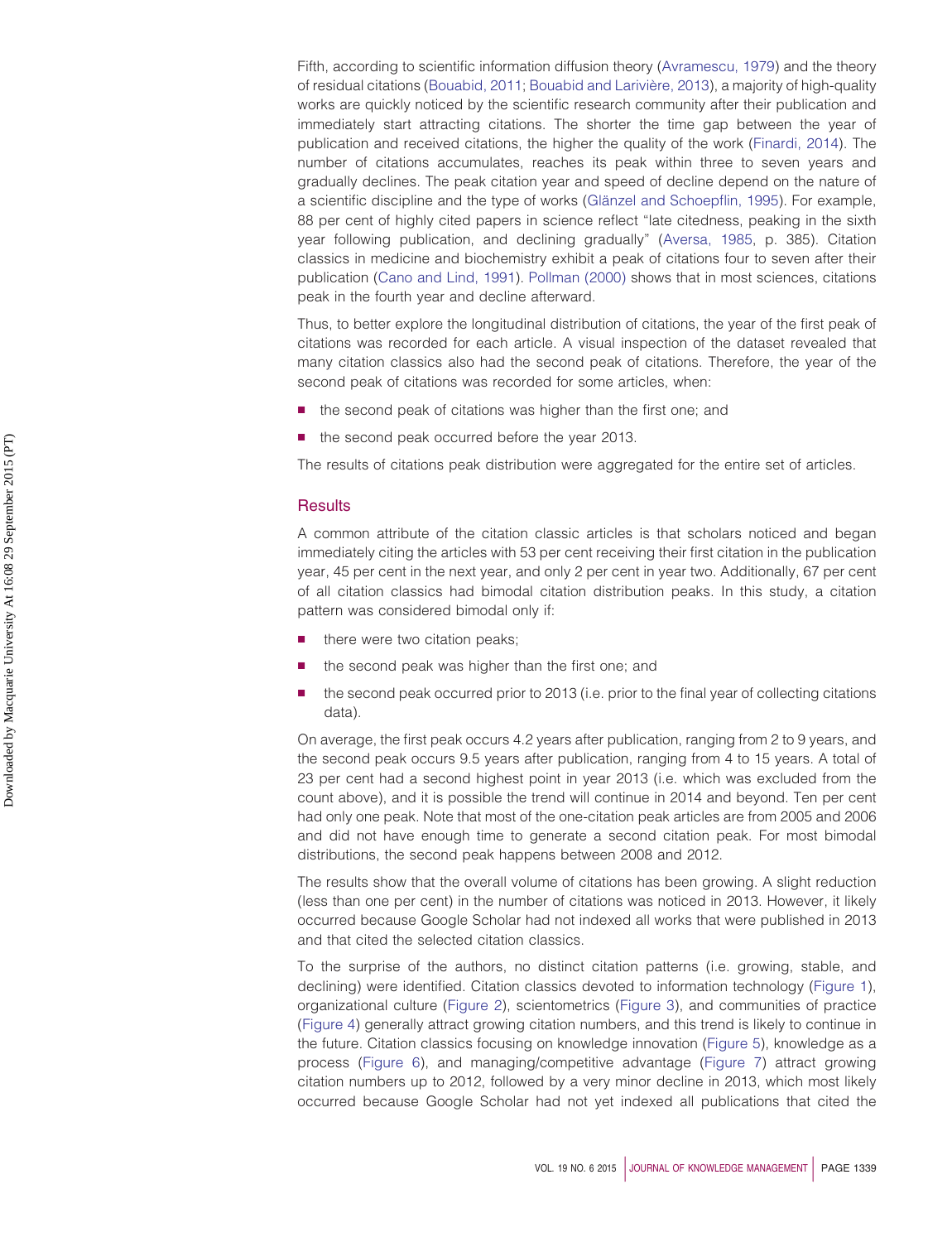## **Figure 1** Average number of citations per year – information technology

<span id="page-6-0"></span>

**Figure 2** Average number of citations per year – organizational culture

<span id="page-6-1"></span>

corresponding citation classics. Google Scholar indexes recently published journal articles very quickly, but it has delays when it covers conference proceedings, books, and book chapters that are often not immediately available online after their publication. Thus, the minor decline in 2013 is because of Google Scholar indexing practices and is not a sign of a declining interest in particular KM topics. Publications pertaining to KM strategy [\(Figure 8\)](#page-9-1) and problem-solving [\(Figure 9\)](#page-10-0) exhibited stabilizing citation patterns, but these topics were represented by only two articles and one article, respectively, which makes it difficult to make a generalizable conclusion. Most importantly, the number of citations for 97 articles has been growing and decreasing for only three.

No noticeable differences in terms of citation trends were observed between two sets of citation classics: those that applied a theory and those that did not. No differences were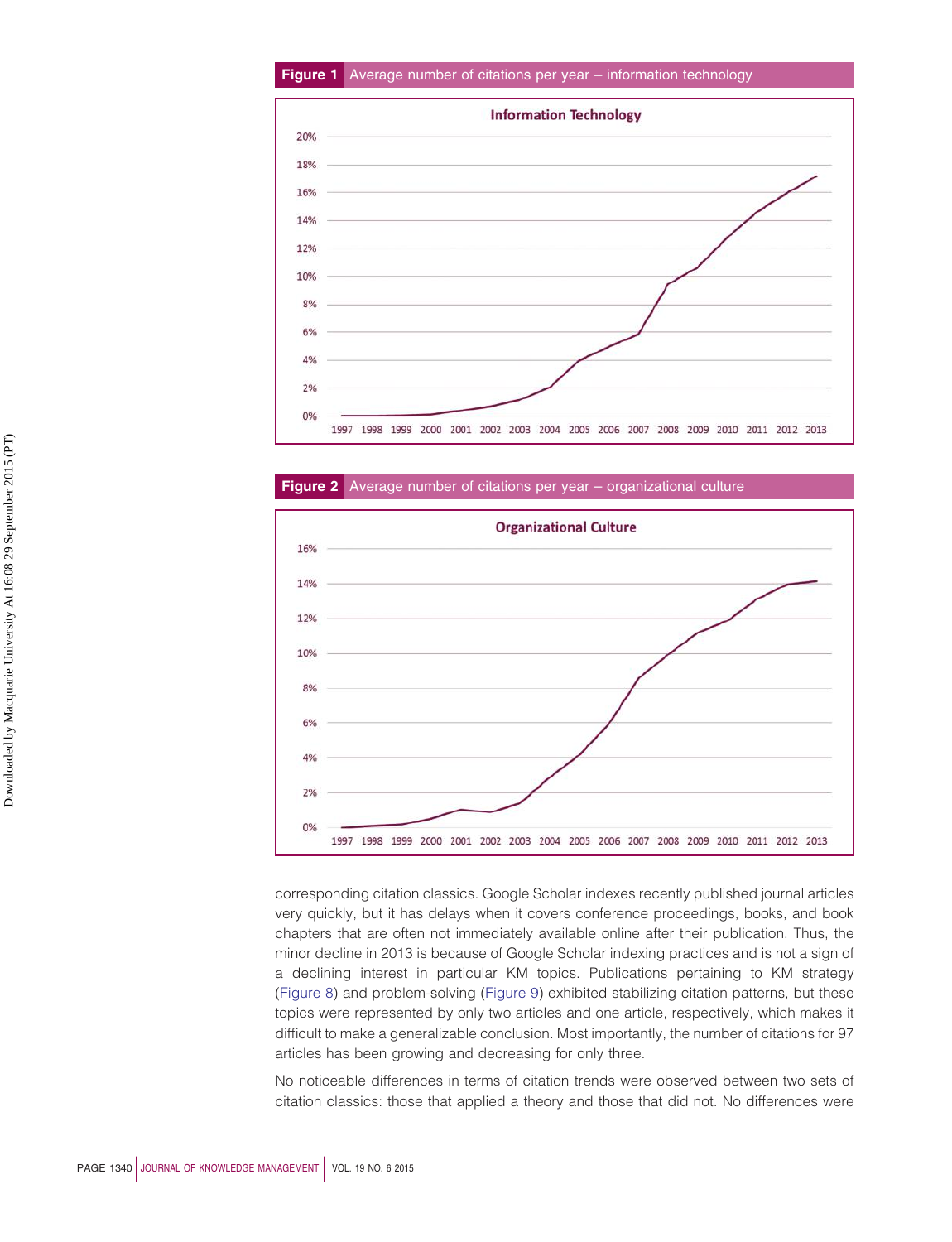# **Figure 3** Average number of citations per year – scientometrics

<span id="page-7-0"></span>

# **Figure 4** Average number of citations per year – communities of practice

<span id="page-7-1"></span>

also found among the three categories of citation classics depending on whether a framework/model was applied:

- 1. no framework/model used;
- 2. used a previously developed framework/model; and
- 3. proposed a new framework/model.

After 2008, multi-authored citation classics started to attract slightly more citations than single-authored ones (see [Figure 10\)](#page-10-1). After 2007, citations classics based on empirical evidence were cited slightly more frequently than conceptual ones (see [Figure 11\)](#page-11-0). A more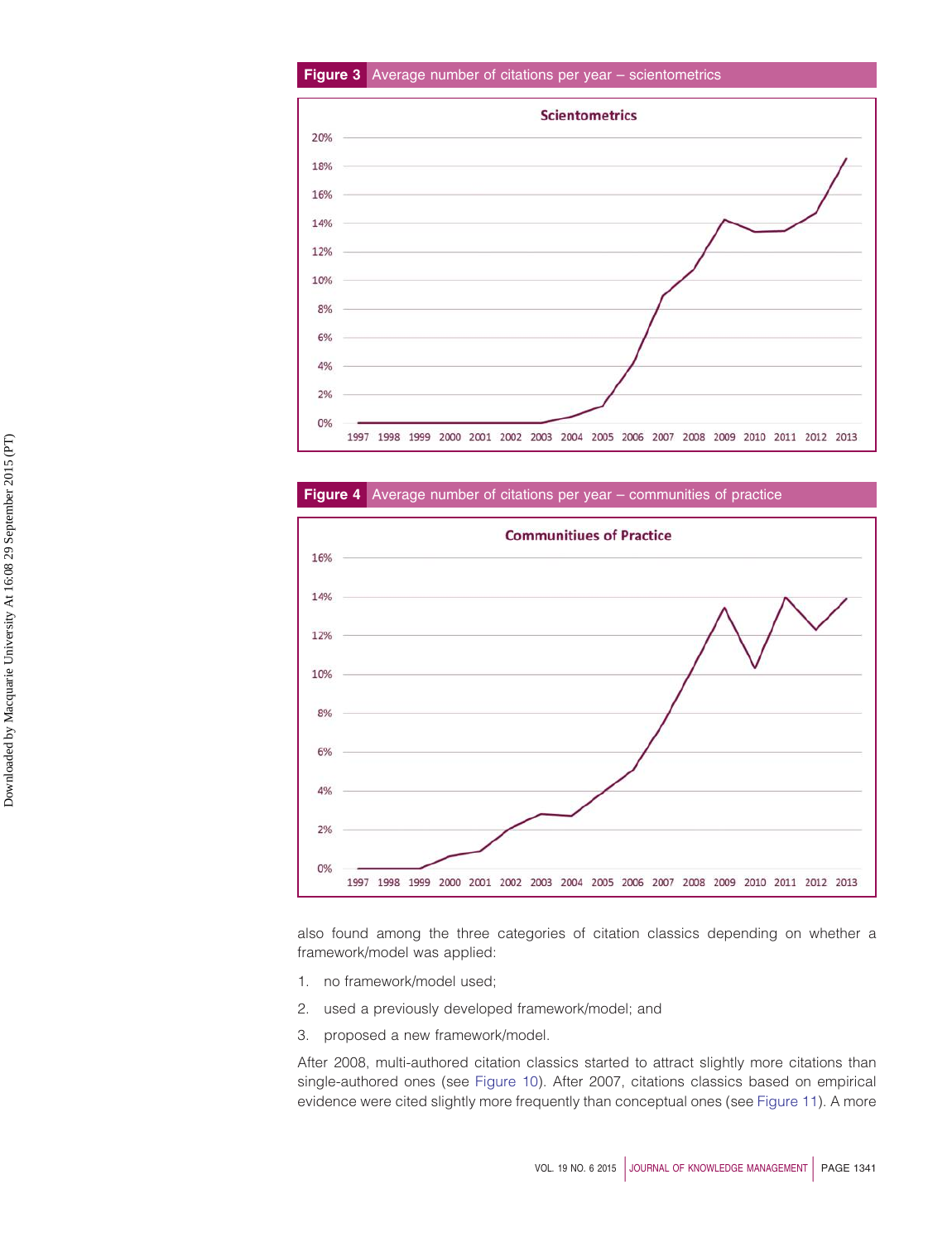## **Figure 5** Average number of citations per year – knowledge innovation

<span id="page-8-0"></span>

**Figure 6** Average number of citations per year – knowledge as a process

<span id="page-8-1"></span>

detailed analysis revealed that after 2009, the number of citations to articles that employed surveys, interviews or qualitative methods has been growing faster than the number of citations to articles based on case studies.

# **Discussion**

The purpose of this section is to discuss the key implications of the findings, which have led to the discovery of what the authors term the Google Scholar Effect. The authors then argue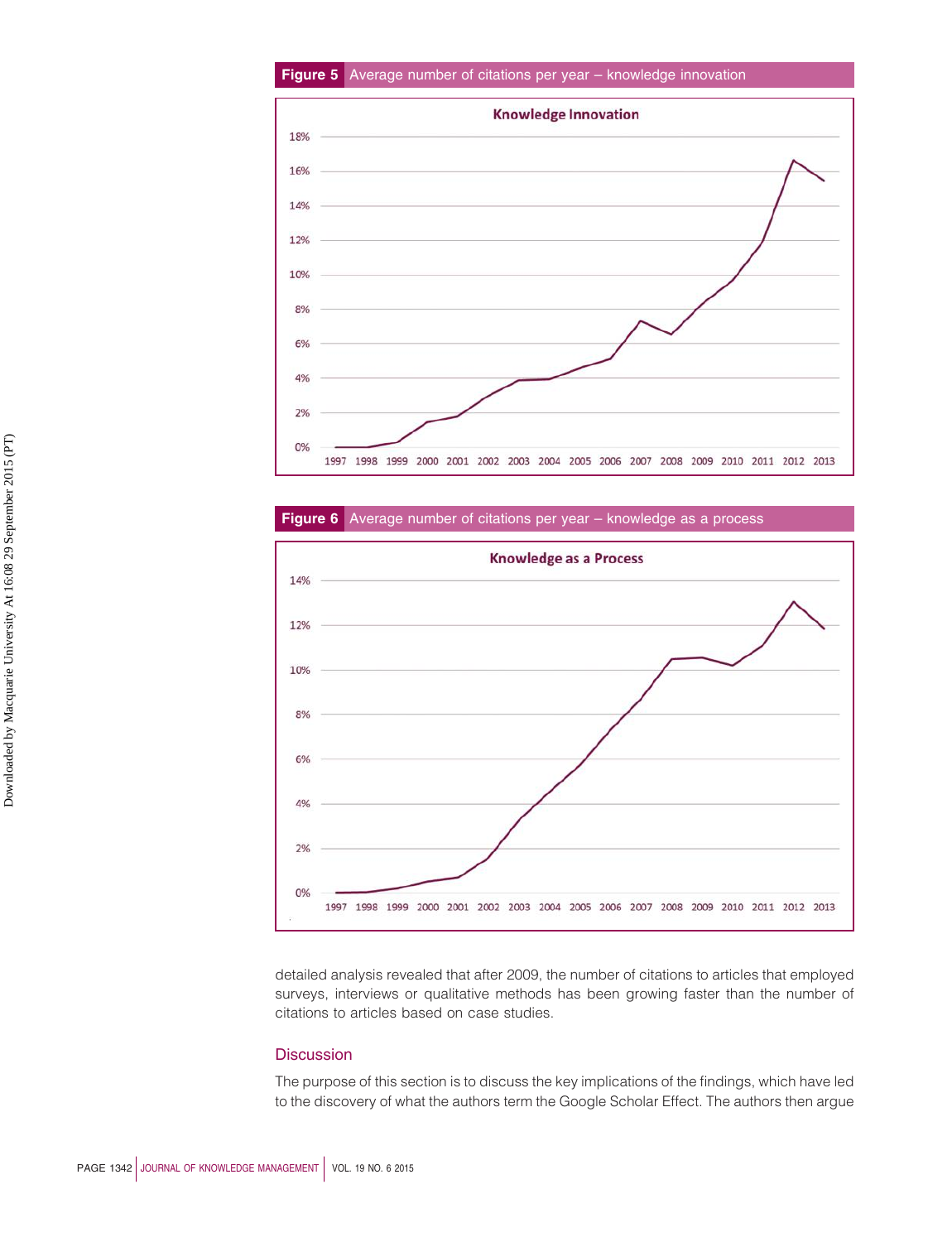<span id="page-9-0"></span>

# **Figure 8** Average number of citations per year – KM strategy

<span id="page-9-1"></span>

that the Google Scholar Effect is causing an increase in the number of erroneous citations in the KM domain.

## Implication # 1*: A majority of KM citation classics exhibit a bimodal peak of citations distribution*

In this study, a majority of citation classics exhibited a bimodal pattern of citations distribution. The first peak may be explained by the scientific information diffusion theory [\(Avramescu, 1979\)](#page-17-7) and the theory of residual citations [\(Bouabid, 2011;](#page-17-8) [Bouabid and](#page-17-2)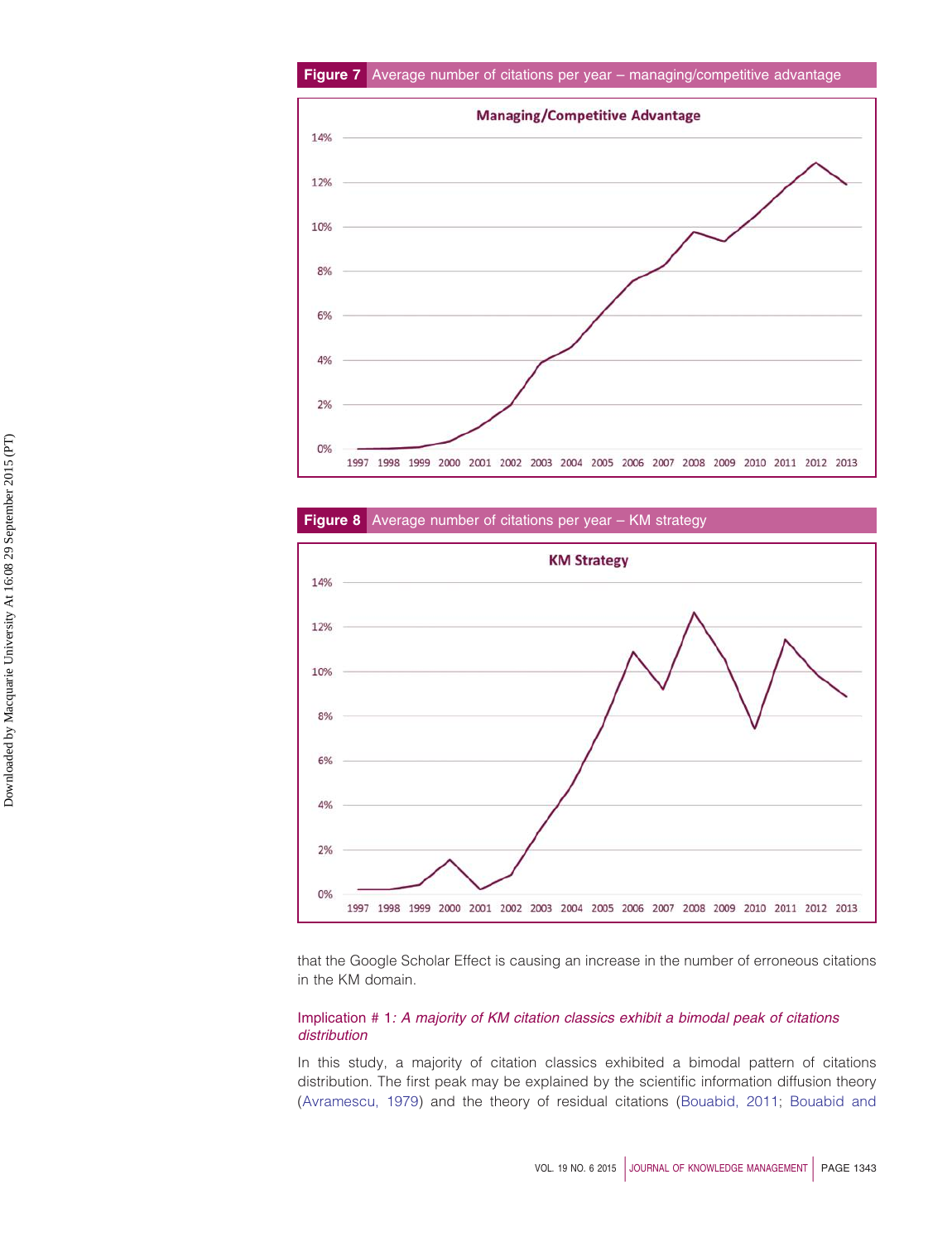## **Figure 9** Average number of citations per year – problem solving

<span id="page-10-0"></span>

<span id="page-10-1"></span>



[Larivière, 2013\)](#page-17-2), according to which the number of citations to scientific works reaches its peak within three to seven years after publication and declines afterward. The second peak, however, may be because of several factors. First, [Levitt and Thelwall \(2008,](#page-19-6) p. 58) claim that "late peaks may be associated with fruitful, broadly relevant theoretical insights or broadly useful methodologies". It is possible that the papers identified as citation classics in this study have made a dramatic impact on the development of KM theory and practice and, therefore, were noticed and used by the research community beyond the use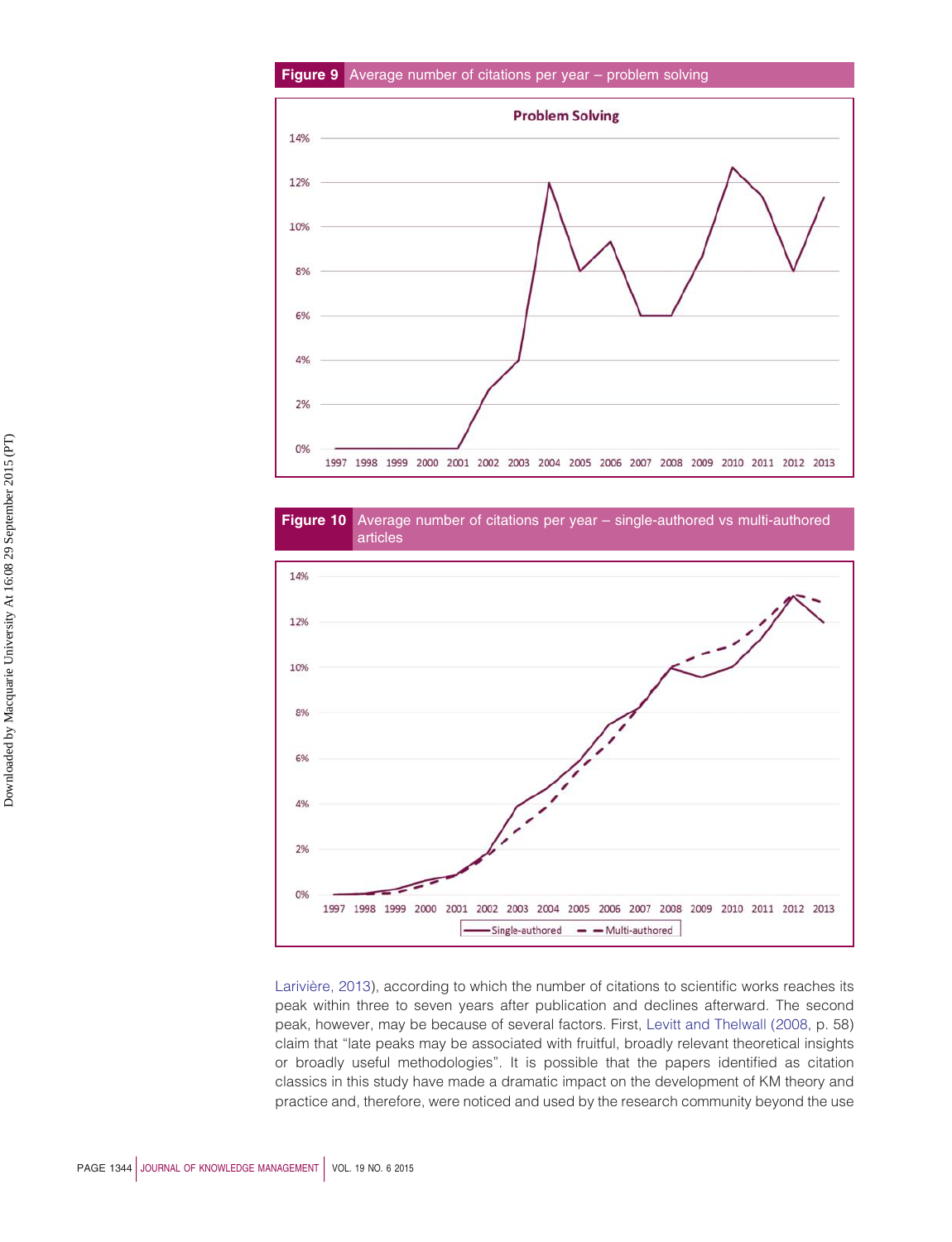<span id="page-11-0"></span>

of regular (i.e. non-citation classics) papers. Second, most bimodal citation distributions had their second peak from 2008 to 2012. It is possible that since 2008, there has been a steady and growing interest in KM topics, and the citation classics served as a foundation for subsequent works. In addition, by 2008, there were over 40 KM-centric and KM-relevant peer-reviewed journals [\(Serenko and Bontis, 2013a\)](#page-20-11), which further facilitated the growth of academic literature.

#### Implication # 2*: There are only growing trends in KM research*

This study showed that the overall volume of citations to the identified citation classics has been steadily increasing. In contrast to theoretical assumptions that each academic discipline should be represented by growing, stable and declining research trends, it was discovered that all KM topics have been consistently receiving increasing attention in academia. Some of these observations are expected. For example, information technologies are an irrevocable part and a driving force of organizational KM initiatives. To facilitate successful use of KM technologies, a positive knowledge-sharing culture is required, which is a well-established fact in KM research. Various KM stakeholders, including journal editors, publishers, conference organizers, funding agencies, scholars, students, university administrators, are interested in the results of scientometric studies because these may guide their decision-making processes [\(Serenko, 2013\)](#page-20-15). At the same time, it is strange that no other research topic exhibits a declining trend. Other scholars also reported that, in general, the volume of KM publications has been continuously growing [\(Hislop, 2010;](#page-19-12) [Curado](#page-18-18) *et al.*, 2011; [Grant, 2011;](#page-18-19) [Qiu and Lv, 2014\)](#page-20-16).

As such, this study reveals that citation classics are increasingly very well cited, and this trend is likely to continue. One possible reason behind growing citations for classic articles is the increasing impact of older articles in general as [Verstak](#page-20-17) *et al.* (2014, p. 1), who also used Google Scholar to collect citations data, report:

[. . .] the impact of older articles has grown substantially over 1990-2013. Our analysis indicates that, in 2013, 36 per cent of citations were to articles that are at least 10 years old and that this fraction has grown 28 per cent since 1990.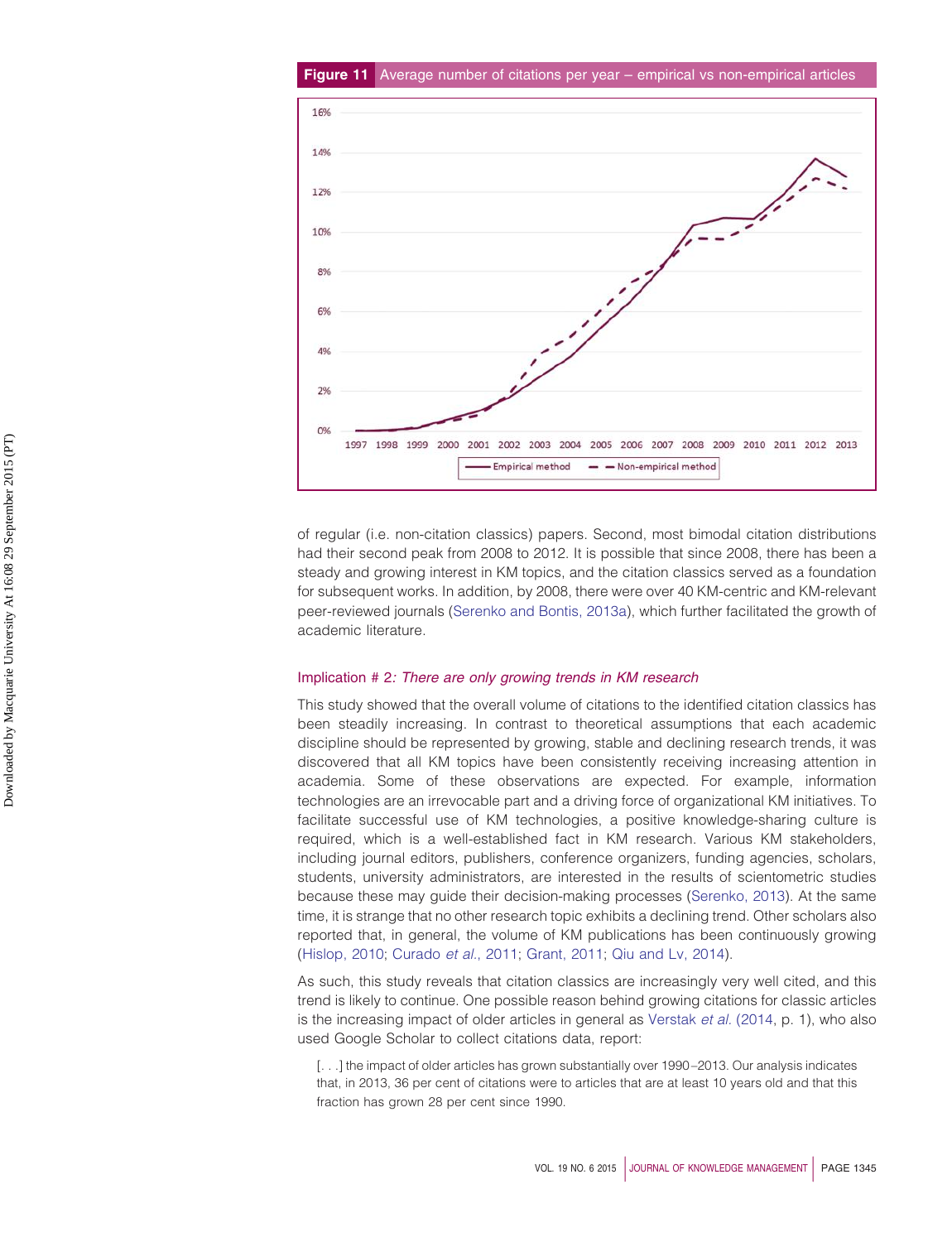Therefore, the observation above may not be unique to the KM discipline, and older articles may be generally well-cited in other academic domains.

# Implication # 3*: The KM discipline has not reached academic maturity, but it is progressing toward it*

Some findings point to the embryonic stage of KM discipline development. In a mature scientific discipline, articles that applied or created a theory, a framework, or a model are expected to attract more citations than those that did not. This, however, was not observed in the present study.

In a well-established, advanced scholarly field, critical and performative works, which are based on solid empirical evidence, should attract more attention than normative studies, which are based on literature reviews or speculations. It was observed that since 2007, empirical citation classic articles have been cited more frequently than conceptual ones. Most importantly, since 2009, citation impact of articles that utilized surveys, interviews, or qualitative methods has been particularly noticeable. Thus, even though the KM discipline is not yet mature, there are signs that it has been progressing in a desirable direction. Overall, this conclusion is consistent with those reported by other scholars in their independent investigations of the state and future development of the KM field (e.g. see [Grant, 2011\)](#page-18-19).

### *Identifying the Google Scholar Effect*

The findings above were somewhat unexpected. First, it was surprising to discover a bimodal distribution of most citations, and particularly, that the second citations peak was observed between 2008 and 2012. The phenomenon of bimodal distribution of citations was briefly reported earlier. Slyder *et al.* [\(2011\)](#page-20-18) observe that a small proportion of citation classics in geography and forestry exhibit a bimodal citation pattern. [Li and Ye \(2014\)](#page-19-13) mention that publications occasionally show wave-type citation patterns. However, these studies report that only a fraction of all papers exhibit the bimodal citation pattern. In addition, no convincing explanation for this finding has been yet offered. Second, no research topics identified in the citation classics exhibited a declining trend. There are at least two factors that may explain this phenomena.

First, a possible reason for increasing citations toward the classics is the insistence by editors and publishers that reviewers answer predefined questions for journal article reviews, such as those found on the publisher's Web site of one KM journal, which specifically ask reviewers "Does the paper demonstrate an adequate understanding of the relevant literature in the field and cite an appropriate range of literature sources? Is any significant work ignored?" An author does not want to look like a fool and miss well-known works, and thus these articles get citations for the sake of it rather than because authors are critically evaluating their content and/or using their findings. Therefore, it is possible that the review process forces authors to ensure they cite the classics for fear of receiving critique or criticism that the citation classics do not appear in the paper under review. At the same time, it may be argued that ensuring that authors employed major prior works, which often represent citation classics, to develop their theoretical arguments or methodology is an irrevocable part of the peer-review process.

Second, it is possible that these phenomena occurred because of the appearance of Google Scholar, which had become a very popular academic literature search engine by 2008. Because only two of 25 KM-centric journals are indexed by Thomson Reuters [\(Serenko and Bontis, 2013a\)](#page-20-11), KM researchers must employ other tools to search for relevant articles and mostly they turn to Google Scholar. When someone performs a search for academic articles, Google Scholar tends to give particular weight to the number of article citations when determining its ranking. Generally, the top five articles in most searches are the most frequently cited ones. Thus, these articles are more likely to be read and cited, which further improves their Google Scholar ranking position.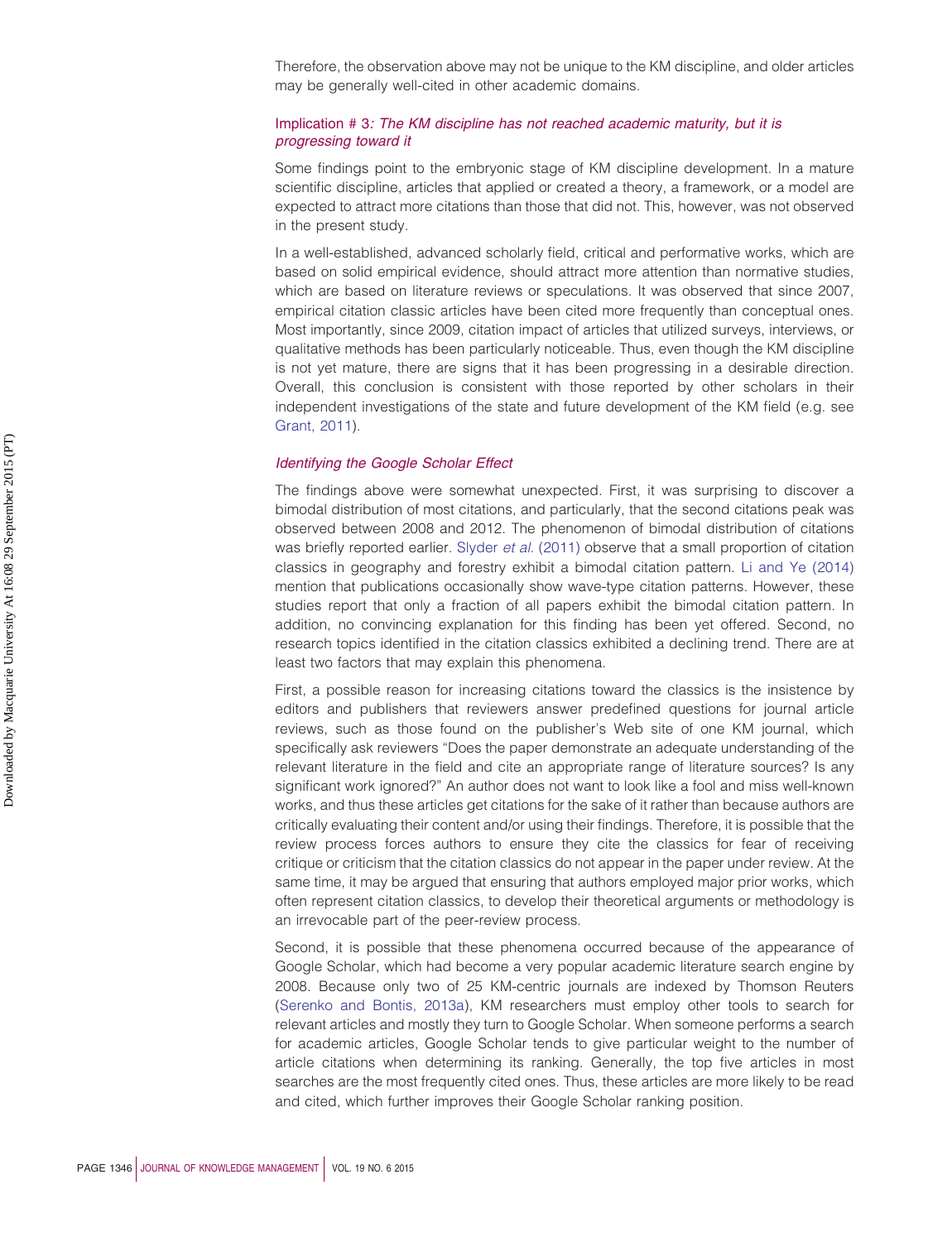It is possible that Google Scholar created the Matthew Effect [\(Merton, 1968,](#page-19-14) [1988\)](#page-19-15), by making it more likely that some researchers will simply pick articles from the top results on Google Scholar, automatically assume their credibility (e.g. based on the sheer number of prior citations), and cite them in their works. Some authors may also assume that they need to cite the citation classics reported by Google Scholar because journal editors and reviewers have also seen these works in the top ranking of Google Scholar. Thus, citation classics receive even more citations, thus further improving their Google Scholar ranking. This creates the Matthew Effect, also referred to as the superstar effect [\(Rosen, 1981\)](#page-20-19), which means that a relatively small number of publications attract a disproportionally growing number of citations, whereas a majority of other works remain largely uncited.

Therefore, it is possible that some authors tend to select and cite the top results from Google Scholar (i.e. which have very large citation counts and often already represent citation classics) regardless of their actual fit and contribution to the current work because they believe that reviewers and editors expect to see these citations in the work submitted for publication. This can be a dangerous trend for the development of new knowledge because it may lead to an exponentially growing cycle of erroneous citations. If this proposition holds true, at least some citations to the studied citation classics should be inaccurate and fail to support the citing authors' claims.

In this study, the above-discussed phenomenon is referred to as the Google Scholar Effect, defined as a situation when older academic publications continue to be cited because of their appearance in the top rankings of Google Scholar, which makes some authors believe that journal reviewers and editors expect to see these citations, regardless of their actual fit and contribution to the citing work. It is hypothesized that the Google Scholar Effect is at least partially responsible for the continuously growing number of citations to the KM citation classics studied in the present project. This proposition, however, warrants further empirical investigation. The following sub-sections describe the process and findings in detail.

#### *Erroneous citations*

As Isaac Newton described himself as "standing on the shoulders of the giants who have gone before" [\(Merton, 1993,](#page-19-16) p. 8), rigorous practices of correctly citing the work of previous researchers have become a key part of academic publishing. However, faulty, erroneous, inappropriate, or incorrect citations, also referred to as miscitations, sometimes appear in peer-reviewed works and undermine the value, credibility, and potential impact of academic research output [\(Harzing, 2002;](#page-19-17) [Wright and Armstrong, 2008\)](#page-21-3). In this study, it was assumed that the Google Scholar Effect may at least partially manifest itself through miscitations. Five articles were randomly chosen from the list of KM citation classics. For each work separately, 20 journal articles that cited the citation classic were randomly identified and analyzed to see whether the original work (i.e. citation classic) was cited correctly. Journal articles were selected as citing sources because they were (presumably) subjected to a rigorous peer-review process and should, therefore, contain only correct claims. If the same citation classic was cited multiple times in the same paper, only the first citation was analyzed. Definitions of categories of appropriateness and accuracy of citations were adapted from Todd *et al.* [\(2007](#page-20-12) and [2010\)](#page-20-13) [\(Table I\)](#page-4-0).

The results indicate that 70 per cent of all analyzed citations provided clear support of the statements. At the same time, 18 per cent provided no support of the statement, 8 per cent were ambiguous citations, and 4 per cent were empty citations (in all cases of empty citations, the citing authors almost copied and pasted a sentence together with supporting references from the introduction or literature review section of the cited article). Thus, 30 per cent of all citations may be considered problematic. A number of similar studies in other domains reveal that clear support of the cited statement was observed in 73 per cent [\(Lukic´](#page-19-18) *et al.*[, 2004\)](#page-19-18), 75.8 per cent (Todd *et al.*[, 2010\)](#page-20-13), 76.1 per cent (Todd *et al.*[, 2007\)](#page-20-12), 81 per cent [\(Haussmann](#page-19-19) *et al.*, 2013), and 88 per cent [\(Larsson, 1995\)](#page-19-20) of citations. Therefore, the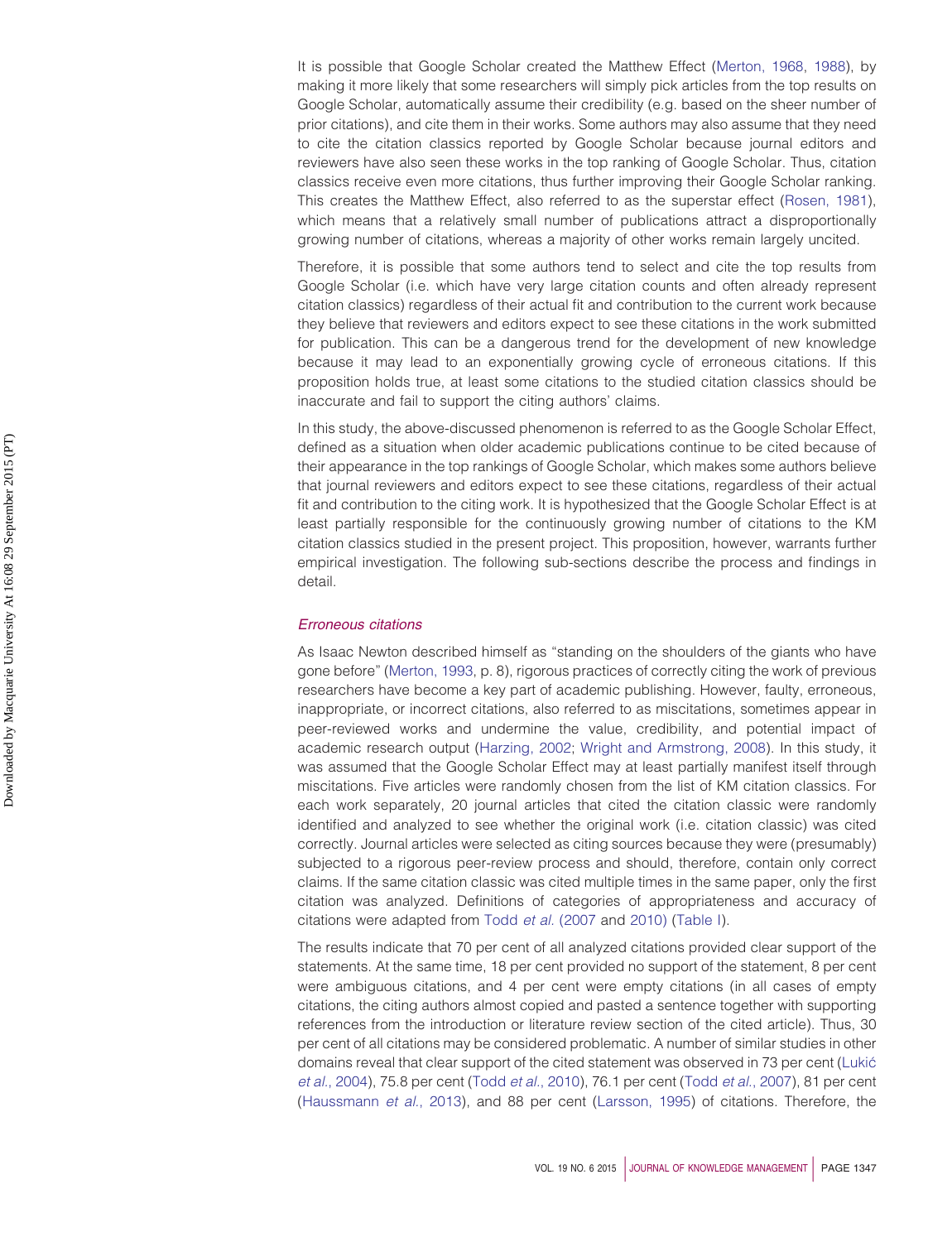quality of citing practices in the KM discipline may be less rigorous than that in other academic domains, which may be due to the Google Scholar Effect.

A longitudinal analysis of correct vs incorrect citations was done by recording the publication years of citing journal articles. All types of incorrect citations (i.e. ambiguous support, empty citation, and no support) were aggregated. It was observed that from 2004 to 2008, the number of incorrect citations was below 30 per cent. However, since 2009, the number of incorrect citations has exceeded 30 per cent each year. Given that Google Scholar has gained its momentum after 2008, it is likely that Google Scholar has facilitated the mis-citation behavior for some authors, which confirms the presence of the Google Scholar Effect.

#### *Five-year trend analysis*

Examining the impact of each citation classic article for the past five years will indicate if the articles are becoming more popular or declining in popularity over time relative to one another. Hence, it was hypothesized that if a citation classic article is still relevant, its number of citations should significantly deviate from receiving the same average number of citations as other citation classic articles. To investigate the hypothesis, citation classic articles published in 2003 and 2004 (23 articles) were selected and their citation counts for the past five years (2009 to 2013) were examined. Note that the years 2009–2013 represent the time period when Google Scholar gained its momentum. The five-year time window was selected because:

- it allows for a sufficient amount of time for the article to gain citations;
- the articles become citation classics well after the establishment of KM as a research field; and
- this is how Google Scholar measures the current journals' and authors' relevance.

The results presented in [Figure 12](#page-14-0) show the citations each article receives per year (2009-2013) as a percentage of all citations (100 per cent) for citation classic articles published in 2003 and 2004 along with the average across all articles as shown on the

<span id="page-14-0"></span>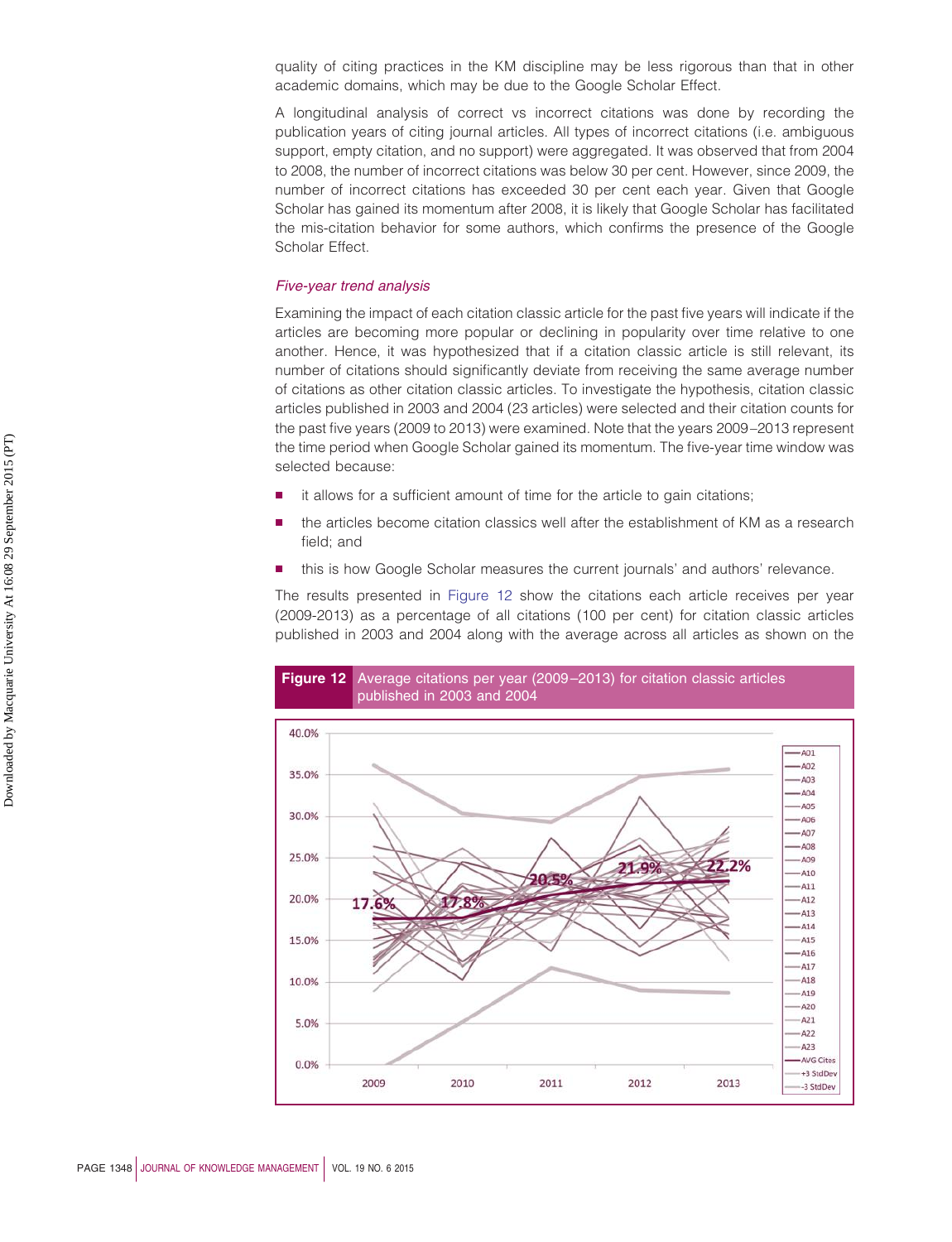"AVG Cites" line. The "AVG Cites" line represents the average number of citations received by these 23 articles in total. The "AVG Cites" line shows that the citation classic articles gained more cites on an average in every year from 2009 to 2013. From 2009 to 2013, the overall volume of citations grew by 4.6 per cent. However, as demonstrated in the previous sub-section, the overall number of miscitations started to increase after 2009. Given that at least 30 per cent of all citations per year are in fact miscitations and their number has been increasing since 2009, it is likely that the observed growth in citations was because of the Google Scholar Effect.

[Figure 12](#page-14-0) also shows that at some point in the 2009 to 2013 period, every article except one [\(Serenko and Bontis, 2004\)](#page-20-20) has two or more years, whereby the average number of citations is higher than the "AVG Cites" line, and no article is above the line in all five years. Similarly, only one article [\(Wong and Aspinwall, 2004\)](#page-21-4) has citations more or less than three standard deviations from the "AVG Cites" line in any year. All citation classics do not deviate much from the average increase in citations received across all articles. In other words, all of them receive a growing number of citations. Thus, it is concluded that KM citation classic articles are subject to what this study terms the "Google Scholar Effect", whereby citation classic articles become increasingly cited every year.

#### **Conclusion**

## *The Google Scholar Effect*

The initial purpose of this study was to discover growing, stable and declining KM research trends. For this, citations to 100 KM citation classics identified by [Serenko and Dumay](#page-20-0) [\(2015\)](#page-20-0) were collected and analyzed. First, it was observed that most KM citation classics exhibit a bimodal peak of citations distribution, which should not be theoretically expected. Second, all research topics have been growing, which, again, contradicts theory. These somewhat unexpected findings warranted further theoretical elaboration and empirical investigation. The analysis of erroneous citations (i.e. miscitations) and a five-year trend revealed that the continuously growing volume of citations may result from what this study refers to as the Google Scholar Effect when older classic works continue being cited because they appear in the top ranking results of Google Scholar, and some authors assume that reviewers and editors may consider such publications important and expect to see them in the submitted manuscript, regardless of their actual fit and contribution to the line of research. This may explain why [Landrum](#page-19-4) *et al.* (2010) discovered that KM researchers tend to cite a small number of older seminal works and ignore recent publications.

This study is a must read for all KM scholars and for all scholars seeking to advance knowledge in their fields by "standing on the shoulders of the giants who have gone before" [\(Merton, 1993,](#page-19-16) p. 8). This is because advances in technology, the increasing number of journals and the pressure to demonstrate a high volume of research output are radically changing the way authors cite those who have gone before them. As [\(Guthrie](#page-18-20) *et al.* 2015, p. 4) outline:

Less than 50 years ago, a relatively small number of printed refereed journals, run by a handful of commercial publishing houses, communicated about 50 per cent of the global research findings and academic knowledge. [..]However, this century we have seen a significant rise in scholarly output from a range of emerging countries (e.g. China, Brazil, Russia, South Korea) and there is now a global knowledge network of producers and consumers of research. Similarly, how research is being produced and consumed is changing through open access publishing and e-journals.

Similarly, Google Scholar data are now becoming more important for measuring scholarly impact because it includes a wide variety of sources from highly regarded journal articles and is freely available to all scholars [\(Harzing and van der Wal, 2008;](#page-19-21) [Harzing, 2014\)](#page-19-22). Thus, based on findings, it is concluded that the Google Scholar Effect is playing an increasingly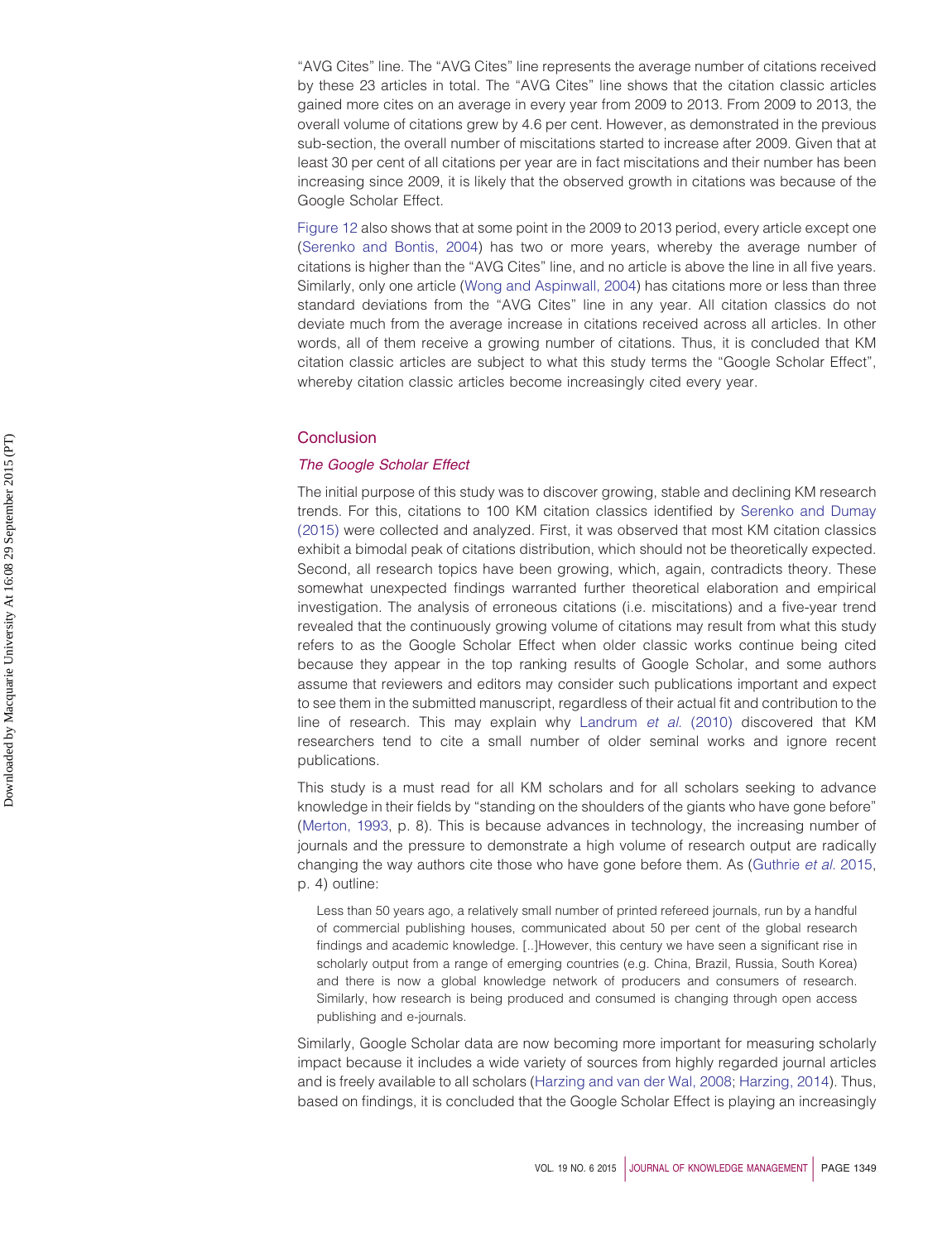relevant role in measuring scholarly impact and is increasingly influential in determining how KM researchers cite citation classic articles.

Additionally, if authors continue to miscite articles because of the Google Scholar Effect, then they jeopardize the production of new knowledge and risk giving academic research a bad name. In essence, researchers need to be aware of how technology is changing their profession and the way they perform their work "because the pressure to "publish or perish" causes researchers to take methodological shortcuts" which prevents research from being state-of-the-art [\(Dumay, 2014b,](#page-18-21) p. 1258). Similarly, this means that reviewers and editors need to be more aware of the pressure and prevalence of miscitations and take actions to raise awareness and prevent miscitations from occurring. The Google Scholar Effect is particularly dangerous because younger researchers tend to over-rely on information that is quickly provided by search engines instead of reading and critically assessing online information [\(Rowlands](#page-20-21) *et al.*, 2008).

This study is also important from a scientometric research perspective as it is one of the growing bodies of research using Google Scholar to measure the impact and power it has in influencing what gets cited and by whom [\(Dumay, 2014a;](#page-18-0) [Verstak](#page-20-17) *et al.*, 2014; [Massaro](#page-19-23) *et al.*[, 2015;](#page-19-23) [Serenko and Dumay, 2015\)](#page-20-0). What this study concludes is that traditional ways of measuring citations may soon be obsolete if the Google Scholar Effect continues to expand and, thus, impact article "life-cycles" as some articles become perpetually cited. Therefore, scholars need to devise new research methods that account for or negate the Google Scholar Effect, so that researchers can have a clearer picture of what influences research to make sure they are correctly perched on the shoulders of the giants.

It is unarguable that digital technologies, including Google, have transformed scholarly practices, and their impact will persist in the future [\(Weller, 2011\)](#page-21-5). Therefore, authors, editors, reviewers and university administrators should proactively eliminate or at least minimize the unwanted impact of the Google Scholar Effect on the quality and rigor of academic works. Researchers must always read the cited source in detail and develop a good understanding of the authors' ideas, conclusions and key assumptions. They need to develop a sense of scholarly moral integrity and to realize that relying on the opinion of the third party and reusing citations from other (i.e. non-original) sources is not only unethical but also detrimental to the quality of their publications. Journal editors should explicitly describe proper citation practices in their manuscript submission guidelines and offer examples of correct and incorrect use of citations. Unfortunately, this practice has not yet been adopted. Altogether, the authors of this paper published over 100 journal articles but could not recall a single description of proper citation practices on a publisher's Web site (except for citation formatting requirements).

Referees should read and diligently assess the sources which are used to develop a theoretical background and methodology of the reviewed work. At the bare minimum, they should conduct random checks of citations and report their conclusions to the editor. University administrators should create and enhance the culture of research ethics among faculty members and emphasize the importance of proper citation practices. They should also organize seminars, workshops and tutorials for graduate students and help them develop good citation habits early in their academic careers. The issue of reference accuracy and research ethics has already gained recognition in academia [\(Ferguson](#page-18-22) *et al.*, [2007;](#page-18-22) [Barroga, 2014\)](#page-17-10), but it has not been addressed in the KM field.

#### *Future research opportunities*

The results from this study open up two significant research opportunities. First, more research is needed to understand the impact Google Scholar is having on domains beyond KM. The research is necessary because if Google Scholar is having any counterproductive impact on how new knowledge is created, then this needs to be addressed by scholars, reviewers, editors and Google Scholar's developers.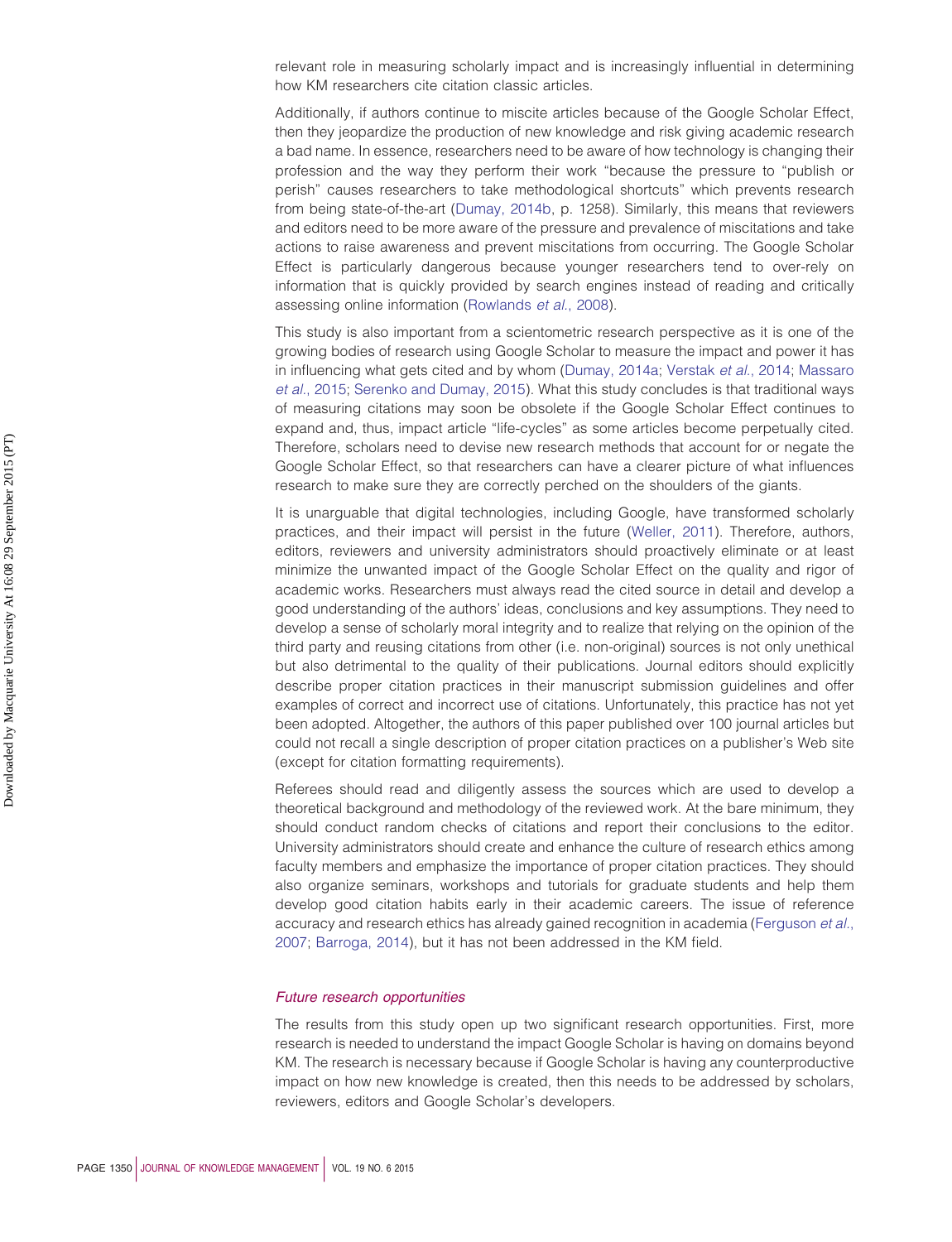Second, more comprehensive research on the impact of erroneous citations is needed because these have the most potential for damaging academic discourse and reputation. Citing for the sake of getting published is not only a bad practice, but it is also ethically questionable. Retraction of academic publications from peer-reviewed journals is more common than most researchers imagine because some researchers fabricate data, misreport their findings, or use questionable citation practices[\[1\]](#page-17-11). Therefore, misciting is also a serious malady. Thus, everyone involved in the academic research process has an obligation to ensure that what they cite is correct, and they do not cite KM classics just to impress reviewers and readers.

This is the second publication within a larger project with the purpose to explore the history, present and future potential of the KM discipline from the perspective of citation classics. The goal of the third study will be to survey the authors of these citation classics to better understand the attributes of these works and why these articles have become well-recognized. The objective of the fourth study will be to explore the social and personal characteristics of citation classics' authors.

#### *Limitations*

The main limitation of this study is that the authors confine it to the KM discipline, which the authors argue is still an emerging paradigm. As highlighted above, other disciplines need to conduct more research to validate our findings and conclusions. Doing so will open up a fruitful discourse that promises to improve academic research and citation behavior, so the researchers can truly "stand upon the shoulders of the giants who have gone before" [\(Merton, 1993,](#page-19-16) p. 8).

#### **Note**

<span id="page-17-11"></span>1. See <http://retractionwatch.com/> for daily updates on retracted scholarly publications.

#### **References**

<span id="page-17-5"></span>Alvarez, P., Escalona, I. and Pulgarín, A. (2000), "What is wrong with obsolescence?", *[Journal of the](http://www.emeraldinsight.com/action/showLinks?crossref=10.1002%2F%28SICI%291097-4571%282000%2951%3A9%3C812%3A%3AAID-ASI40%3E3.0.CO%3B2-B&isi=000087652000004) [American Society for Information Science](http://www.emeraldinsight.com/action/showLinks?crossref=10.1002%2F%28SICI%291097-4571%282000%2951%3A9%3C812%3A%3AAID-ASI40%3E3.0.CO%3B2-B&isi=000087652000004)*, Vol. 51 No. 9, pp. 812-815.

<span id="page-17-9"></span>Aversa, E.S. (1985), "Citation patterns of highly cited papers and their relationship to literature aging: a study of the working literature", *[Scientometrics](http://www.emeraldinsight.com/action/showLinks?crossref=10.1007%2FBF02017156&isi=A1985AHA3800017)*, Vol. 7 Nos 3/6, pp. 383-389.

<span id="page-17-7"></span>Avramescu, A. (1979), "Actuality and obsolescence of scientific literature", *[Journal of the American](http://www.emeraldinsight.com/action/showLinks?crossref=10.1002%2Fasi.4630300509&isi=A1979HJ01200008) [Society for Information Science](http://www.emeraldinsight.com/action/showLinks?crossref=10.1002%2Fasi.4630300509&isi=A1979HJ01200008)*, Vol. 30 No. 5, pp. 296-303.

<span id="page-17-10"></span>Barroga, E.F. (2014), "Reference accuracy: authors', reviewers', editors', and publishers' contributions", *[Journal of Korean Medical Science](http://www.emeraldinsight.com/action/showLinks?crossref=10.3346%2Fjkms.2014.29.12.1587&isi=000346507200001)*, Vol. 29 No. 12, pp. 1587-1589.

<span id="page-17-0"></span>Bjørnson, F.O. and Dingsøyr, T. (2008), "Knowledge management in software engineering: a systematic review of studied concepts, findings and research methods used", *[Information and](http://www.emeraldinsight.com/action/showLinks?crossref=10.1016%2Fj.infsof.2008.03.006&isi=000259709200001) [Software Technology](http://www.emeraldinsight.com/action/showLinks?crossref=10.1016%2Fj.infsof.2008.03.006&isi=000259709200001)*, Vol. 50 No. 11, pp. 1055-1068.

<span id="page-17-8"></span>Bouabid, H. (2011), "Revisiting citation aging: a model for citation distribution and life-cycle prediction", *[Scientometrics](http://www.emeraldinsight.com/action/showLinks?crossref=10.1007%2Fs11192-011-0370-5&isi=000292210200013)*, Vol. 88 No. 1, pp. 199-211.

<span id="page-17-2"></span>Bouabid, H. and Larivière, V. (2013), "The lengthening of papers' life expectancy: a diachronous analysis", *[Scientometrics](http://www.emeraldinsight.com/action/showLinks?crossref=10.1007%2Fs11192-013-0995-7&isi=000327219900011)*, Vol. 97 No. 3, pp. 695-717.

<span id="page-17-4"></span>Brookes, B.C. (1970), "Obsolescence of special library periodicals: sampling errors and utility contours", *[Journal of the American Society for Information Science](http://www.emeraldinsight.com/action/showLinks?crossref=10.1002%2Fasi.4630210503&isi=000206481100002)*, Vol. 21 No. 5, pp. 320-329.

<span id="page-17-3"></span>Burton, R.E. and Kebler, R.W. (1960), "The 'half-life' of some scientific and technical literatures", *[American Documentation](http://www.emeraldinsight.com/action/showLinks?crossref=10.1002%2Fasi.5090110105)*, Vol. 11 No. 1, pp. 18-22.

<span id="page-17-6"></span>Calabretta, G., Durisin, B. and Ogliengo, M. (2011), "Uncovering the intellectual structure of research in business ethics: a journey through the history, the classics, and the pillars of Journal of Business Ethics", *[Journal of Business Ethics](http://www.emeraldinsight.com/action/showLinks?crossref=10.1007%2Fs10551-011-0924-8&isi=000297620200005)*, Vol. 104 No. 4, pp. 499-524.

<span id="page-17-1"></span>Cano, V. and Lind, N.C. (1991), "Citation life cycles of ten citation classics", *[Scientometrics](http://www.emeraldinsight.com/action/showLinks?crossref=10.1007%2FBF02020003&isi=A1991GF44700004)*, Vol. 22 No. 2, pp. 297-312.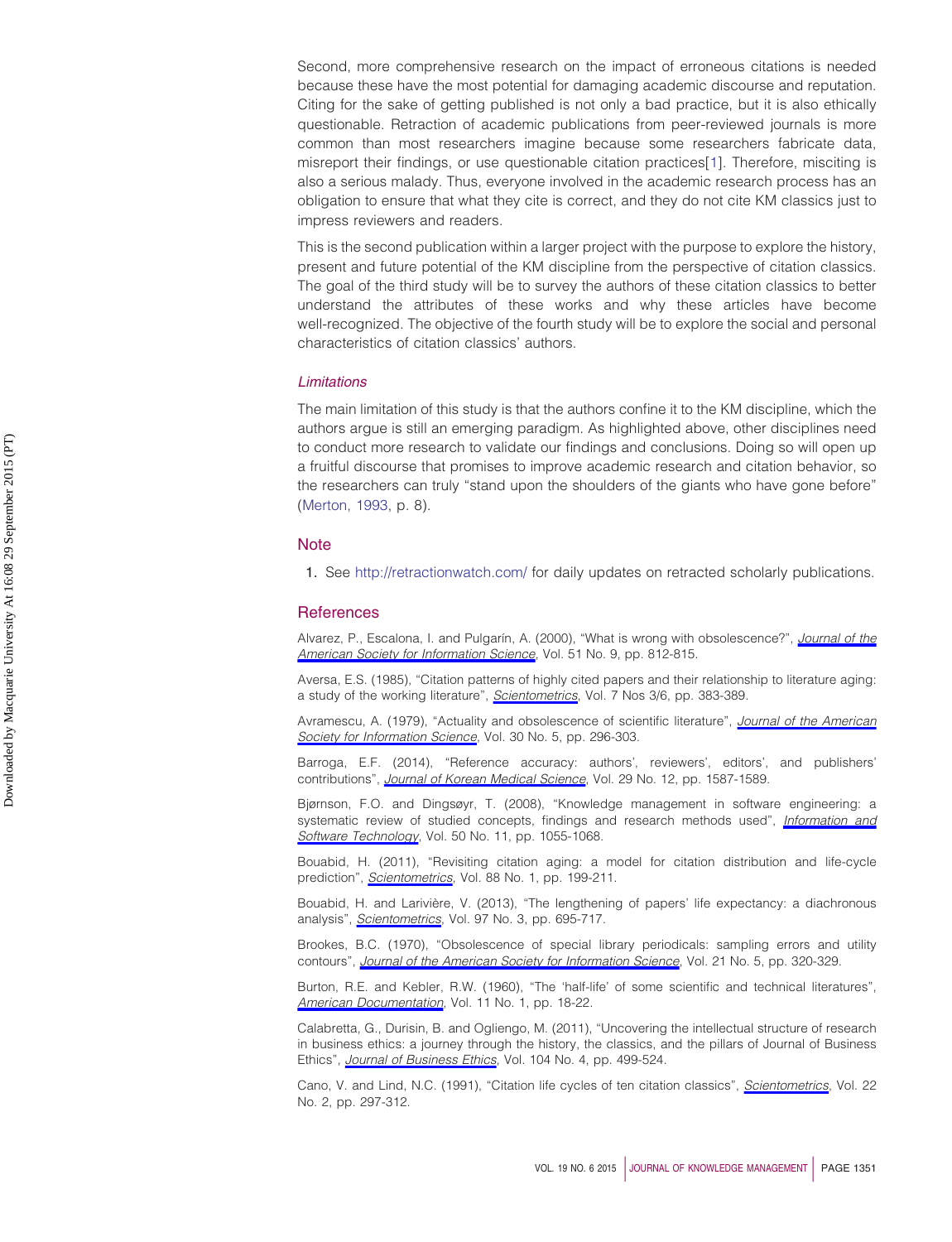<span id="page-18-2"></span>Chatzkel, J. (2004), "Moving through the crossroads", *[Journal of Intellectual Capital](http://www.emeraldinsight.com/action/showLinks?system=10.1108%2F14691930410533740)*, Vol. 5 No. 2, pp. 337-339.

<span id="page-18-18"></span>Curado, C., Oliveira, M. and Maçada, A.C.G. (2011), "Mapping knowledge management authoring patterns and practices", *[African Journal of Business Management](http://www.emeraldinsight.com/action/showLinks?isi=000297654600041)*, Vol. 5 No. 22, pp. 9137-9153.

<span id="page-18-10"></span>Davis, G.F. (2014), "Editorial essay: why do we still have journals?", *[Administrative Science Quarterly](http://www.emeraldinsight.com/action/showLinks?crossref=10.1177%2F0001839214534186&isi=000337572600001)*, Vol. 59 No. 2, pp. 193-201.

<span id="page-18-9"></span>de Vaujany, F.X., Walsh, I. and Mitev, N. (2011), "An historically grounded critical analysis of research articles in IS", *[European Journal of Information Systems](http://www.emeraldinsight.com/action/showLinks?crossref=10.1057%2Fejis.2011.13&isi=000292083700003)*, Vol. 20 No. 4, pp. 395-417.

<span id="page-18-0"></span>Dumay, J. (2014a), "15 years of the Journal of Intellectual Capital and counting: a manifesto for transformational IC research", *[Journal of Intellectual Capital](http://www.emeraldinsight.com/action/showLinks?system=10.1108%2FJIC-09-2013-0098)*, Vol. 15 No. 1, pp. 2-37.

<span id="page-18-21"></span>Dumay, J. (2014b), "Reflections on interdisciplinary accounting research: the state of the art of intellectual capital", *[Accounting, Auditing & Accountability Journal](http://www.emeraldinsight.com/action/showLinks?system=10.1108%2FAAAJ-05-2014-1714)*, Vol. 27 No. 8, pp. 1257-1264.

<span id="page-18-4"></span>Dwivedi, Y.K., Venkitachalam, K., Sharif, A.M., Al-Karaghouli, W. and Weerakkody, V. (2011), "Research trends in knowledge management: analyzing the past and predicting the future", *[Information Systems Management](http://www.emeraldinsight.com/action/showLinks?crossref=10.1080%2F10580530.2011.536112&isi=000286826600006)*, Vol. 28 No. 1, pp. 43-56.

<span id="page-18-14"></span>Egghe, L. (1992), "Citation age data and the obsolescence function: fits and explanations", *[Information](http://www.emeraldinsight.com/action/showLinks?crossref=10.1016%2F0306-4573%2892%2990046-3&isi=A1992HJ49000004) [Processing & Management](http://www.emeraldinsight.com/action/showLinks?crossref=10.1016%2F0306-4573%2892%2990046-3&isi=A1992HJ49000004)*, Vol. 28 No. 2, pp. 201-217.

<span id="page-18-15"></span>Egghe, L. (2010), "The distribution of the uncitedness factor and its functional relation with the impact factor", *[Scientometrics](http://www.emeraldinsight.com/action/showLinks?crossref=10.1007%2Fs11192-009-0130-y&isi=000277418400007)*, Vol. 83 No. 3, pp. 689-695.

<span id="page-18-5"></span>Eijkman, H. (2011), "The learning organization as concept and journal in the neo-millennial era: a plea for critical engagement", *[The Learning Organization](http://www.emeraldinsight.com/action/showLinks?system=10.1108%2F09696471111123234)*, Vol. 18 No. 3, pp. 164-174.

<span id="page-18-6"></span>Ergazakis, K. and Metaxiotis, K. (2011), "The knowledge-based development agenda: a perspective for 2010-2020", *VINE: The Journal of Information and Knowledge Management Systems*, Vol. 41 No. 3, pp. 358-377.

<span id="page-18-7"></span>Ergazakis, K., Metaxiotis, K. and Askounis, D. (2013), "Knowledge-based development research: a comprehensive literature review 2000-2010", *[Knowledge Management Research & Practice](http://www.emeraldinsight.com/action/showLinks?crossref=10.1057%2Fkmrp.2012.11)*, Vol. 11 No. 1, pp. 78-91.

<span id="page-18-22"></span>Ferguson, K., Masur, S., Olson, L., Ramirez, J., Robyn, E. and Schmaling, K. (2007), "Enhancing the culture of research ethics on university campuses", *[Journal of Academic Ethics](http://www.emeraldinsight.com/action/showLinks?crossref=10.1007%2Fs10805-007-9033-9)*, Vol. 5 Nos 2/4, pp. 189-198.

<span id="page-18-16"></span>Finardi, U. (2014), "On the time evolution of received citations, in different scientific fields: an empirical study", *Journal of Informatics*, Vol. 8 No. 1, pp. 13-24.

<span id="page-18-11"></span>Garfield, E. (1977), "Introducing citation classics: the human side of scientific reports", *Current Contents*, Vol. 1 No. 1, pp. 5-7.

<span id="page-18-12"></span>Garfield, E. (1989), "Citation classics and citation behavior revisited", *Current Contents*, Vol. 12 No. 5, pp. 3-8.

<span id="page-18-13"></span>Glänzel, W. (2004), "Towards a model for diachronous and synchronous citation analyses", *[Scientometrics](http://www.emeraldinsight.com/action/showLinks?crossref=10.1023%2FB%3ASCIE.0000034391.06240.2a&isi=000222501800020)*, Vol. 60 No. 3, pp. 511-522.

<span id="page-18-17"></span>Glänzel, W. and Schoepflin, U. (1995), "A bibliometric study on ageing and reception processes of scientific literature", *[Journal of information Science](http://www.emeraldinsight.com/action/showLinks?crossref=10.1177%2F016555159502100104&isi=A1995QK78400004)*, Vol. 21 No. 1, pp. 37-53.

<span id="page-18-19"></span>Grant, K. (2011), "Knowledge management, an enduring but confusing fashion", *Electronic Journal of Knowledge Management*, Vol. 9 No. 2, pp. 117-131.

<span id="page-18-8"></span>Greco, A.N., Wharton, R.M., Estelami, H. and Jones, R.F. (2006), "The state of scholarly Journal Publishing: 1981-2000", *[Journal of Scholarly Publishing](http://www.emeraldinsight.com/action/showLinks?crossref=10.3138%2Fjsp.37.3.155&isi=000237330200001)*, Vol. 37 No. 3, pp. 155-214.

<span id="page-18-3"></span>Griffiths, D.A. and Morse, S.M. (2009), "Knowledge management: towards overcoming dissatisfaction in the field", *World Academy of Science Engineering and Technology*, Vol. 54 No. 1, pp. 724-735.

<span id="page-18-20"></span>Guthrie, J., Parker, L.D. and Dumay, J. (2015), "Academic performance, publishing and peer review: peering into the twilight zone", *[Accounting, Auditing & Accountability Journal](http://www.emeraldinsight.com/action/showLinks?system=10.1108%2FAAAJ-11-2014-1871)*, Vol. 28 No. 1, pp. 2-13.

<span id="page-18-1"></span>Guthrie, J., Ricceri, F. and Dumay, J. (2012), "Reflections and projections: a decade of intellectual capital accounting research", *[The British Accounting Review](http://www.emeraldinsight.com/action/showLinks?crossref=10.1016%2Fj.bar.2012.03.004)*, Vol. 44 No. 2, pp. 68-92.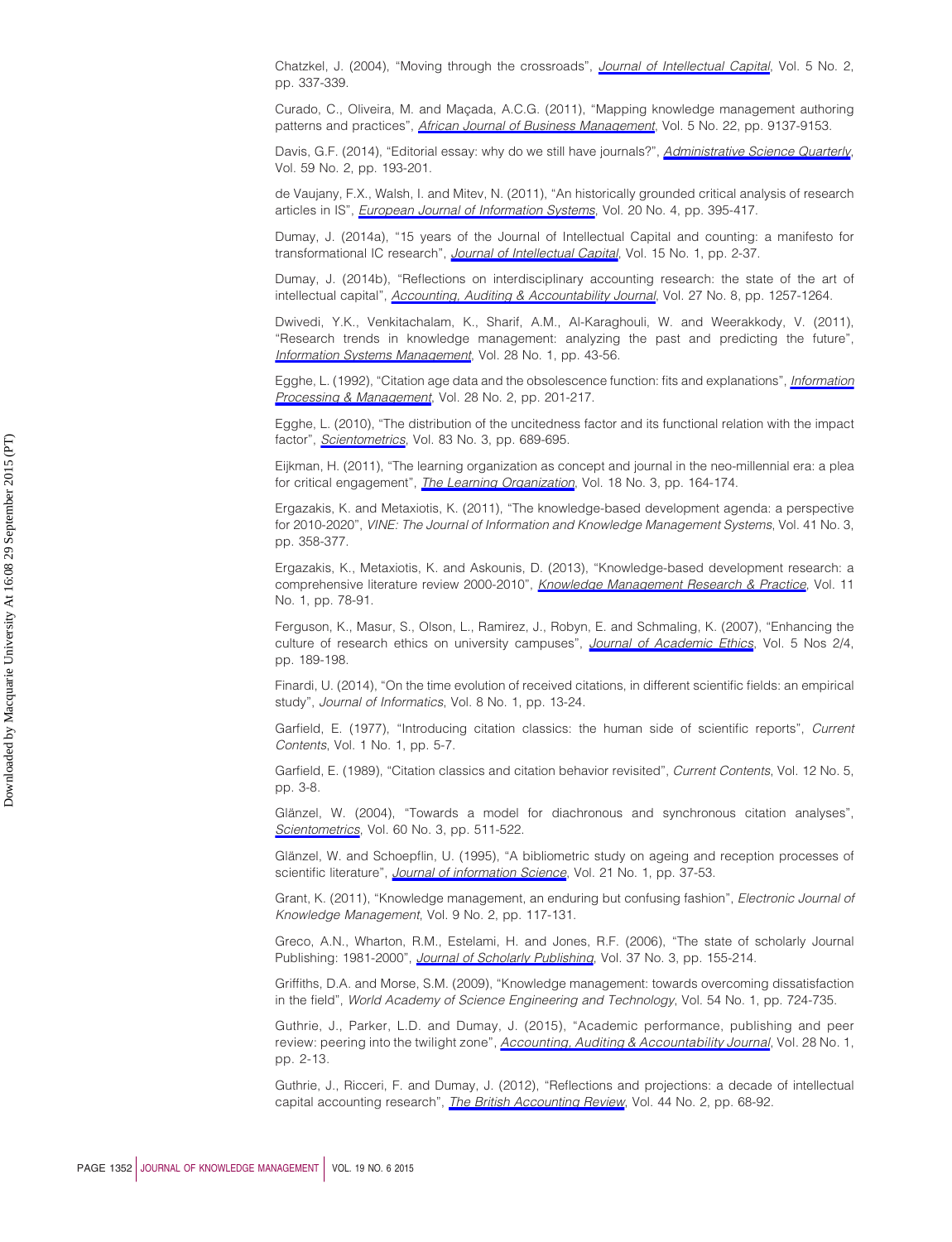<span id="page-19-17"></span>Harzing, A.W. (2002), "Are our referencing errors undermining our scholarship and credibility? The case of expatriate failure rates", *[Journal of Organizational Behavior](http://www.emeraldinsight.com/action/showLinks?crossref=10.1002%2Fjob.125&isi=000173618600008)*, Vol. 23 No. 1, pp. 127-148.

<span id="page-19-22"></span>Harzing, A.W. (2014), "A longitudinal study of Google Scholar coverage between 2012 and 2013", *[Scientometrics](http://www.emeraldinsight.com/action/showLinks?crossref=10.1007%2Fs11192-013-0975-y&isi=000329319200036)*, Vol. 98 No. 1, pp. 565-575.

<span id="page-19-21"></span>Harzing, A.W. and van der Wal, R. (2008), "Google Scholar as a new source for citation analysis", *[Ethics in Science and Environmental Politics](http://www.emeraldinsight.com/action/showLinks?crossref=10.3354%2Fesep00076)*, Vol. 8 No. 1, pp. 61-73.

<span id="page-19-19"></span>Haussmann, N.S., McIntyre, T., Bumby, A.J. and Loubser, M.J. (2013), "Referencing practices in physical geography: how well do we cite what we write?", *[Progress in Physical Geography](http://www.emeraldinsight.com/action/showLinks?crossref=10.1177%2F0309133313482135&isi=000322155100005)*, Vol. 37 No. 4, pp. 543-549.

<span id="page-19-0"></span>Heisig, P. (2015), "Future research in knowledge management: results from the global knowledge research network study", in Bolisani, E. and Handzic, M. (Eds), *[Advances in Knowledge Management:](http://www.emeraldinsight.com/action/showLinks?crossref=10.1007%2F978-3-319-09501-1_7) [Celebrating Twenty Years of Research and Practice](http://www.emeraldinsight.com/action/showLinks?crossref=10.1007%2F978-3-319-09501-1_7)*, Springer, Berlin, pp. 151-182.

<span id="page-19-12"></span>Hislop, D. (2010), "Knowledge management as an ephemeral management fashion?", *[Journal of](http://www.emeraldinsight.com/action/showLinks?system=10.1108%2F13673271011084853) [Knowledge Management](http://www.emeraldinsight.com/action/showLinks?system=10.1108%2F13673271011084853)*, Vol. 14 No. 6, pp. 779-790.

<span id="page-19-11"></span>Ho, Y.S. (2014), "Classic articles on social work field in Social Science Citation Index: a bibliometric analysis", *[Scientometrics](http://www.emeraldinsight.com/action/showLinks?crossref=10.1007%2Fs11192-013-1014-8&isi=000329319200010)*, Vol. 98 No. 1, pp. 137-155.

<span id="page-19-1"></span>Holsapple, C.W. and Wu, J. (2008), "In search of a missing link", *[Knowledge Management Research](http://www.emeraldinsight.com/action/showLinks?crossref=10.1057%2Fpalgrave.kmrp.8500170) [& Practice](http://www.emeraldinsight.com/action/showLinks?crossref=10.1057%2Fpalgrave.kmrp.8500170)*, Vol. 6 No. 1, pp. 31-40.

<span id="page-19-9"></span>Kurtz, M.J., Eichhorn, G., Accomazzi, A., Grant, C., Demleitner, M., Murray, S.S., Martimbeau, N. and Elwell, B. (2005), "The bibliometric properties of article readership information", *[Journal of the](http://www.emeraldinsight.com/action/showLinks?crossref=10.1002%2Fasi.20096&isi=000226508300002) [American Society for Information Science and Technology](http://www.emeraldinsight.com/action/showLinks?crossref=10.1002%2Fasi.20096&isi=000226508300002)*, Vol. 56 No. 2, pp. 111-128.

<span id="page-19-4"></span>Landrum, W.H., Jourdan, Z., Hall, D. and Lang, T. (2010), "Citation analysis and trends in knowledge management", *Proceedings of the Sixteenth Americas Conference on Information Systems*, *Lima*.

<span id="page-19-20"></span>Larsson, K.S. (1995), "The dissemination of false data through inadequate citation", *[Journal of Internal](http://www.emeraldinsight.com/action/showLinks?crossref=10.1111%2Fj.1365-2796.1995.tb01222.x&isi=A1995TE75700008) [Medicine](http://www.emeraldinsight.com/action/showLinks?crossref=10.1111%2Fj.1365-2796.1995.tb01222.x&isi=A1995TE75700008)*, Vol. 238 No. 5, pp. 445-450.

<span id="page-19-3"></span>Lee, M.R. and Chen, T.T. (2012), "Revealing research themes and trends in knowledge management: from 1995 to 2010", *[Knowledge-Based Systems](http://www.emeraldinsight.com/action/showLinks?crossref=10.1016%2Fj.knosys.2011.11.016&isi=000301168700006)*, Vol. 28 No. 1, pp. 47-58.

<span id="page-19-6"></span>Levitt, J. and Thelwall, M. (2008), "Patterns of annual citation of highly cited articles and the prediction of their citation ranking: a comparison across subjects", *[Scientometrics](http://www.emeraldinsight.com/action/showLinks?crossref=10.1007%2Fs11192-007-1946-y&isi=000260003800003)*, Vol. 77 No. 1, pp. 41-60.

<span id="page-19-7"></span>Levitt, J. and Thelwall, M. (2009), "The most highly cited Library and Information Science articles: interdisciplinarity, first authors and citation patterns", *[Scientometrics](http://www.emeraldinsight.com/action/showLinks?crossref=10.1007%2Fs11192-007-1927-1&isi=000261950100005)*, Vol. 78 No. 1, pp. 45-67.

<span id="page-19-13"></span>Li, J. and Ye, F.Y. (2014), "A probe into the citation patterns of high-quality and high-impact publications", *[Malaysian Journal of Library & Information Science](http://www.emeraldinsight.com/action/showLinks?isi=000341233600002)*, Vol. 19 No. 2, pp. 17-33.

<span id="page-19-10"></span>Line, M.B. and Sandison, A. (1974), "Progress in documentation: 'obsolescence'and changes in the use of literature with time", *[Journal of Documentation](http://www.emeraldinsight.com/action/showLinks?system=10.1108%2Feb026583&isi=A1974U494000004)*, Vol. 30 No. 3, pp. 283-350.

<span id="page-19-5"></span>Liu, X., Jiang, T. and Ma, F. (2013), "Collective dynamics in knowledge networks: emerging trends analysis", *[Journal of Informetrics](http://www.emeraldinsight.com/action/showLinks?crossref=10.1016%2Fj.joi.2013.01.003&isi=000318377100020)*, Vol. 7 No. 2, pp. 425-438.

<span id="page-19-18"></span>Lukić, I.K., Lukić, A., Gluncić, V., Katavić, V., Vucenik, V. and Marusić, A. (2004), "Citation and quotation accuracy in three anatomy journals", *[Clinical Anatomy](http://www.emeraldinsight.com/action/showLinks?crossref=10.1002%2Fca.10255&isi=000224262600002)*, Vol. 17 No. 7, pp. 534-539.

<span id="page-19-23"></span>Massaro, M., Dumay, J. and Guthrie, J. (2015), "On the shoulders of the giants: undertaking a 'Structured Literature Review'", *Accounting, Auditing & Accountability Journal*, Vol. 28 No. 1.

<span id="page-19-14"></span>Merton, R.K. (1968), "The Matthew effect in science", *[Science](http://www.emeraldinsight.com/action/showLinks?crossref=10.1126%2Fscience.159.3810.56&isi=A1968A419500007)*, Vol. 159 No. 3810, pp. 56-63.

<span id="page-19-15"></span>Merton, R.K. (1988), "The Matthew effect in science, II: cumulative advantage and the symbolism of intellectual property", *[Isis](http://www.emeraldinsight.com/action/showLinks?crossref=10.1086%2F354848&isi=A1988R872900006)*, Vol. 79 No. 4, pp. 606-623.

<span id="page-19-16"></span>Merton, R.K. (1993), *On the Shoulders of Giants*, University of Chicago Press, Chicago.

<span id="page-19-2"></span>Nie, K., Ma, T. and Nakamori, Y. (2009), "An approach to aid understanding emerging research fields – the case of knowledge management", *[Systems Research and Behavioral Science](http://www.emeraldinsight.com/action/showLinks?crossref=10.1002%2Fsres.926&isi=000271278000002)*, Vol. 26 No. 6, pp. 629-643.

<span id="page-19-8"></span>Ohba, N. and Nakao, K. (2012), "Sleeping beauties in ophthalmology", *[Scientometrics](http://www.emeraldinsight.com/action/showLinks?crossref=10.1007%2Fs11192-012-0667-z&isi=000310230400002)*, Vol. 93 No. 2, pp. 253-264.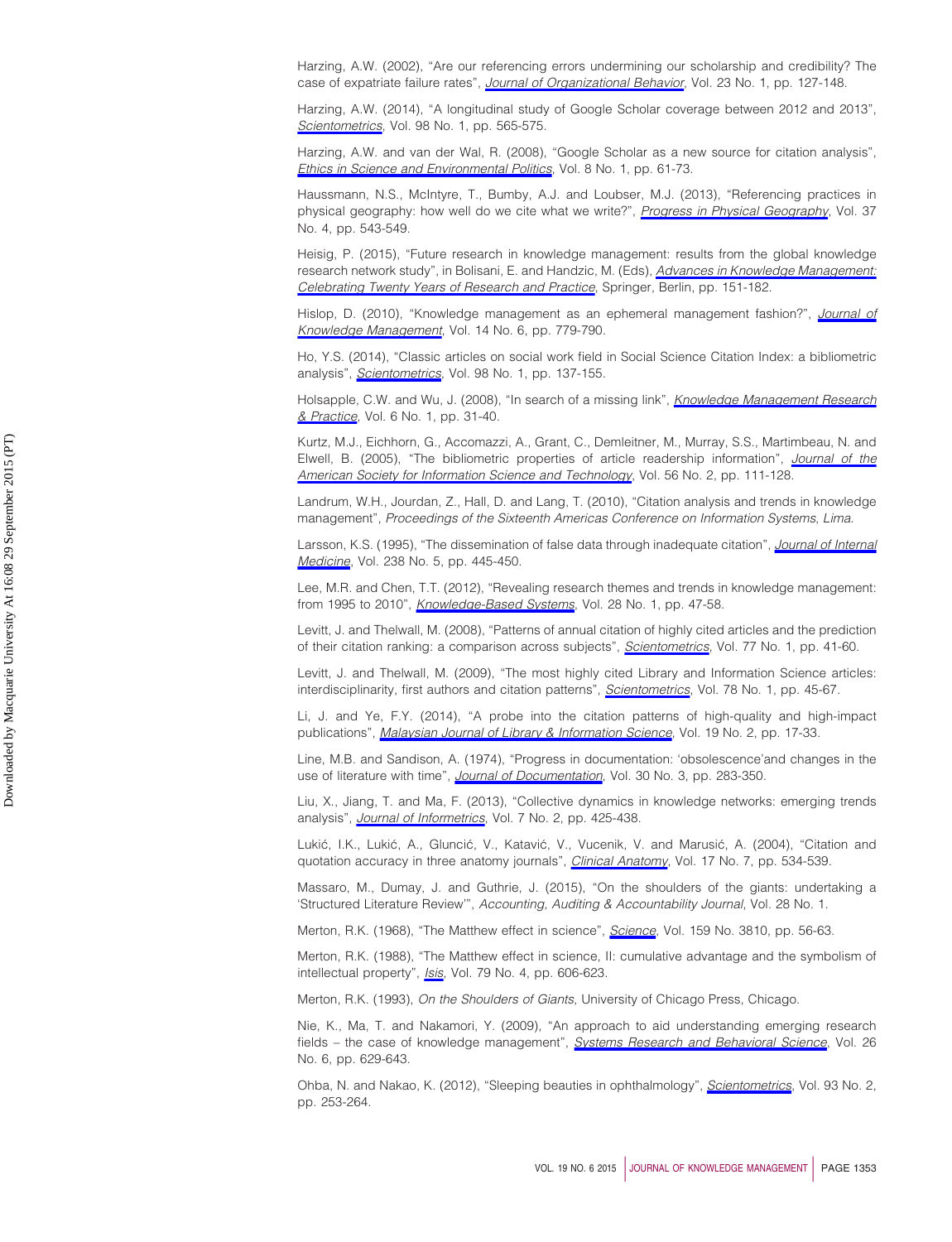<span id="page-20-14"></span>Pollman, T. (2000), "Forgetting and the ageing of scientific publications", *[Scientometrics](http://www.emeraldinsight.com/action/showLinks?crossref=10.1023%2FA%3A1005613725039&isi=000088918500004)*, Vol. 47 No. 1, pp. 43-54.

<span id="page-20-4"></span>Price, D.J.D.S. (1965), "Networks of scientific papers", *[Science](http://www.emeraldinsight.com/action/showLinks?crossref=10.1126%2Fscience.149.3683.510&isi=A19656660700006)*, Vol. 149 No. 3683, pp. 510-515.

<span id="page-20-16"></span>Qiu, J. and Lv, H. (2014), "An overview of knowledge management research viewed through the web of science (1993-2012)", *[Aslib Journal of Information Management](http://www.emeraldinsight.com/action/showLinks?system=10.1108%2FAJIM-12-2013-0133)*, Vol. 66 No. 4, pp. 424-442.

<span id="page-20-19"></span>Rosen, S. (1981), "The economics of superstars", *[American Economic Review](http://www.emeraldinsight.com/action/showLinks?isi=A1981MU55900002)*, Vol. 71 No. 5, pp. 845-858.

<span id="page-20-21"></span>Rowlands, I., Nicholas, D., Williams, P., Huntington, P., Fieldhouse, M., Gunter, B., Withey, R., Jamali, H.R., Dobrowolski, T. and Tenopir, C. (2008), "The Google generation: the information behaviour of the researcher of the future", *[Aslib Proceedings: New Information Perspectives](http://www.emeraldinsight.com/action/showLinks?system=10.1108%2F00012530810887953&isi=000259203400002)*, Vol. 60 No. 4, pp. 290-310.

<span id="page-20-15"></span>Serenko, A. (2013), "Meta-analysis of scientometric research of knowledge management: discovering the identity of the discipline", *[Journal of Knowledge Management](http://www.emeraldinsight.com/action/showLinks?system=10.1108%2FJKM-05-2013-0166)*, Vol. 17 No. 5, pp. 773-812.

<span id="page-20-20"></span>Serenko, A. and Bontis, N. (2004), "Meta-review of knowledge management and intellectual capital literature: citation impact and research productivity rankings", *[Knowledge and Process Management](http://www.emeraldinsight.com/action/showLinks?crossref=10.1002%2Fkpm.203)*, Vol. 11 No. 3, pp. 185-198.

<span id="page-20-11"></span>Serenko, A. and Bontis, N. (2013a), "Global ranking of knowledge management and intellectual capital academic journals: 2013 update", *[Journal of Knowledge Management](http://www.emeraldinsight.com/action/showLinks?system=10.1108%2F13673271311315231)*, Vol. 17 No. 2, pp. 307-326.

<span id="page-20-2"></span>Serenko, A. and Bontis, N. (2013b), "The intellectual core and impact of the knowledge management academic discipline", *[Journal of Knowledge Management](http://www.emeraldinsight.com/action/showLinks?system=10.1108%2F13673271311300840)*, Vol. 17 No. 1, pp. 137-155.

<span id="page-20-1"></span>Serenko, A. and Bontis, N. (2013c), "Investigating the current state and impact of the intellectual capital academic discipline", *[Journal of Intellectual Capital](http://www.emeraldinsight.com/action/showLinks?system=10.1108%2FJIC-11-2012-0099)*, Vol. 14 No. 4, pp. 476-500.

<span id="page-20-0"></span>Serenko, A. and Dumay, J. (2015), "Citation classics published in Knowledge Management Journals, Part I: articles and their characteristics", *[Journal of Knowledge Management](http://www.emeraldinsight.com/action/showLinks?system=10.1108%2FJKM-06-2014-0220&isi=000354649300013)*, Vol. 19 No. 2, pp. 401-431.

<span id="page-20-5"></span>Shibata, N., Kajikawa, Y., Takeda, Y. and Matsushima, K. (2009), "Comparative study on methods of detecting research fronts using different types of citation", *[Journal of the American Society for](http://www.emeraldinsight.com/action/showLinks?crossref=10.1002%2Fasi.20994&isi=000263935100011) [Information Science and Technology](http://www.emeraldinsight.com/action/showLinks?crossref=10.1002%2Fasi.20994&isi=000263935100011)*, Vol. 60 No. 3, pp. 571-580.

<span id="page-20-18"></span>Slyder, J.B., Stein, B.R., Sams, B.S., Walker, D.M., Beale, B.J., Feldhaus, J.J. and Copenheaver, C.A. (2011), "Citation pattern and lifespan: a comparison of discipline, institution, and individual", *[Scientometrics](http://www.emeraldinsight.com/action/showLinks?crossref=10.1007%2Fs11192-011-0467-x&isi=000296474400014)*, Vol. 89 No. 3, pp. 955-966.

<span id="page-20-8"></span>Small, H. (1999), "A passage through science: crossing disciplinary boundaries", *[Library Trends](http://www.emeraldinsight.com/action/showLinks?isi=000083096700006)*, Vol. 48 No. 1, pp. 72-108.

<span id="page-20-6"></span>Small, H. (2003), "Paradigms, citations, and maps of science: a personal history", *[Journal of the](http://www.emeraldinsight.com/action/showLinks?crossref=10.1002%2Fasi.10225&isi=000181238300006) [American Society for Information Science and Technology](http://www.emeraldinsight.com/action/showLinks?crossref=10.1002%2Fasi.10225&isi=000181238300006)*, Vol. 54 No. 5, pp. 394-399.

<span id="page-20-3"></span>Song, J.H., Park, C.H. and Fu, I.P. (2014), "Investigating the research trends of learning organization studies between 1979 and 2011: an approach of the citation network research", *Learning and Performance Quarterly*, Vol. 2 No. 2, pp. 37-63.

<span id="page-20-9"></span>Stinson, E. and Lancaster, F.W. (1987), "Synchronous versus diachronous methods in the measurement of obsolescence by citation studies", *[Journal of Information Science](http://www.emeraldinsight.com/action/showLinks?crossref=10.1177%2F016555158701300201&isi=A1987H316800001)*, Vol. 13 No. 2, pp. 65-74.

<span id="page-20-10"></span>Száva-Kováts, E. (2002), "Unfounded attribution of the 'half-life' index-number of literature obsolescence to Burton and Kebler: a literature science study", *[Journal of the American Society for](http://www.emeraldinsight.com/action/showLinks?crossref=10.1002%2Fasi.10105&isi=000178776600003) [Information Science and Technology](http://www.emeraldinsight.com/action/showLinks?crossref=10.1002%2Fasi.10105&isi=000178776600003)*, Vol. 53 No. 13, pp. 1098-1105.

<span id="page-20-13"></span>Todd, P.A., Guest, J.R., Lu, J. and Chou, L.M. (2010), "One in four citations in marine biology papers is inappropriate", *[Marine Ecology Progress Series](http://www.emeraldinsight.com/action/showLinks?crossref=10.3354%2Fmeps08587)*, Vol. 408 No. 1, pp. 299-303.

<span id="page-20-12"></span>Todd, P.A., Yeo, D.C., Li, D. and Ladle, R.J. (2007), "Citing practices in ecology: can we believe our own words?", *[Oikos](http://www.emeraldinsight.com/action/showLinks?crossref=10.1111%2Fj.0030-1299.2007.15992.x&isi=000249195000018)*, Vol. 116 No. 9, pp. 1599-1601.

<span id="page-20-7"></span>Upham, S.P. and Small, H. (2010), "Emerging research fronts in science and technology: patterns of new knowledge development", *[Scientometrics](http://www.emeraldinsight.com/action/showLinks?crossref=10.1007%2Fs11192-009-0051-9&isi=000275417400002)*, Vol. 83 No. 1, pp. 15-38.

<span id="page-20-17"></span>Verstak, A., Acharya, A., Suzuki, H., Henderson, S., Iakhiaev, M., Lin, C.C.Y. and Shetty, N. (2014), "On the shoulders of Giants: the growing impact of older articles", *arXiv*, Cornell University Library, Ithica, New York, NY.